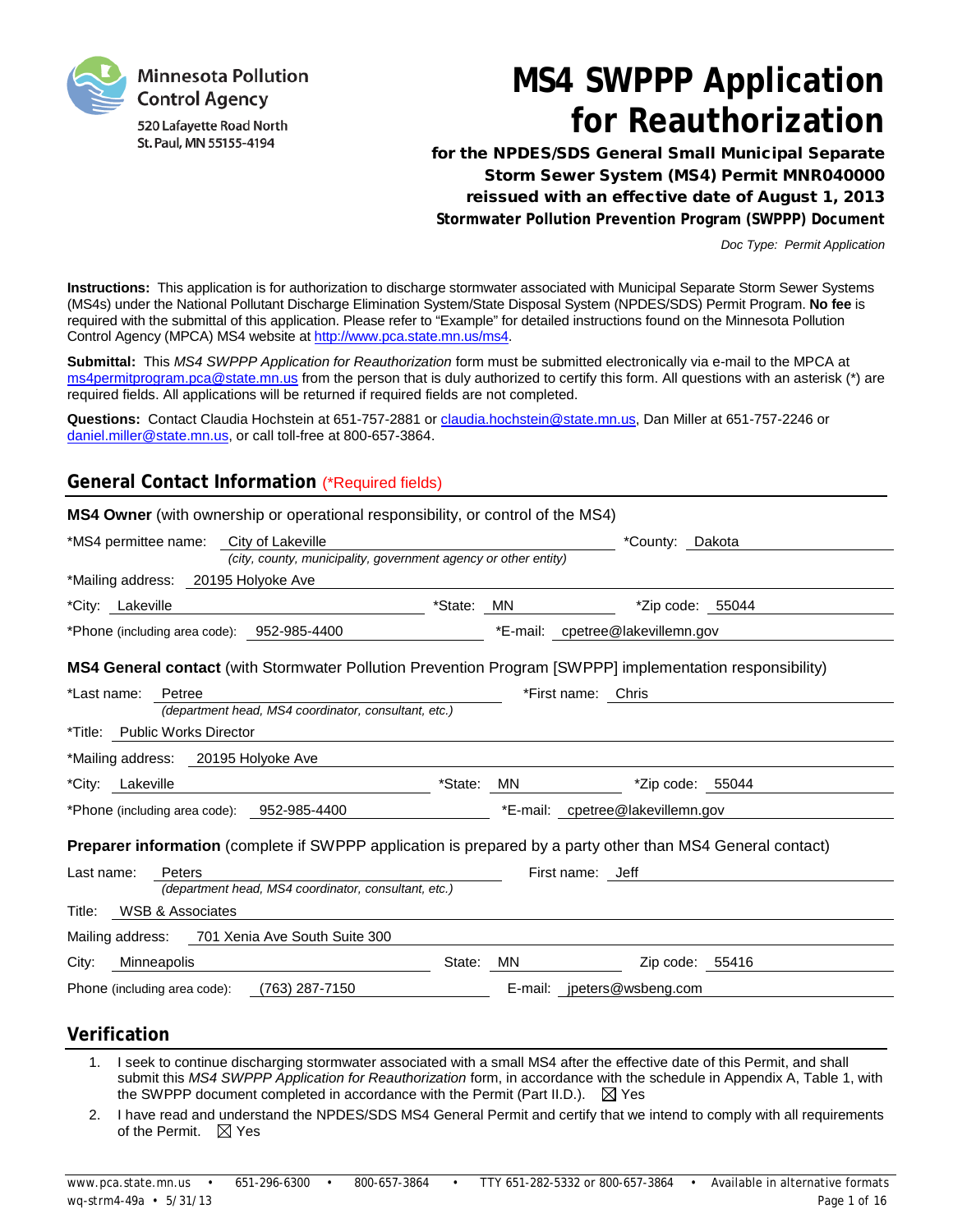## **Certification** (All fields are required)

Yes - *I certify under penalty of law that this document and all attachments were prepared under my direction or supervision*   $\boxtimes$ *in accordance with a system designed to assure that qualified personnel properly gathered and evaluated the information submitted.*

*I certify that based on my inquiry of the person, or persons, who manage the system, or those persons directly responsible for gathering the information, the information submitted is, to the best of my knowledge and belief, true, accurate, and complete.*

*I am aware that there are significant penalties for submitting false information, including the possibility of civil and criminal penalties.*

This certification is required by Minn. Stat. §§ 7001.0070 and 7001.0540. The authorized person with overall, MS4 legal responsibility must certify the application (principal executive officer or a ranking elected official).

By typing my name in the following box, I certify the above statements to be true and correct, to the best of my knowledge, and that this information can be used for the purpose of processing my application.

|       | Name: Steven Mielke                       |                                                                              |                                 |           |       |
|-------|-------------------------------------------|------------------------------------------------------------------------------|---------------------------------|-----------|-------|
|       |                                           | (This document has been electronically signed)                               |                                 |           |       |
|       | Title: City administrator                 |                                                                              | Date (mm/dd/yyyy): $12/30/13$   |           |       |
|       | Mailing address: 20195 Holyoke Ave        |                                                                              |                                 |           |       |
| City: | Lakeville                                 |                                                                              | State:<br>MN                    | Zip code: | 55044 |
|       | Phone (including area code): 952-985-4400 |                                                                              | E-mail: smielke@lakevillemn.gov |           |       |
|       |                                           | <b>Note:</b> The application will not be<br>processed without certification. |                                 |           |       |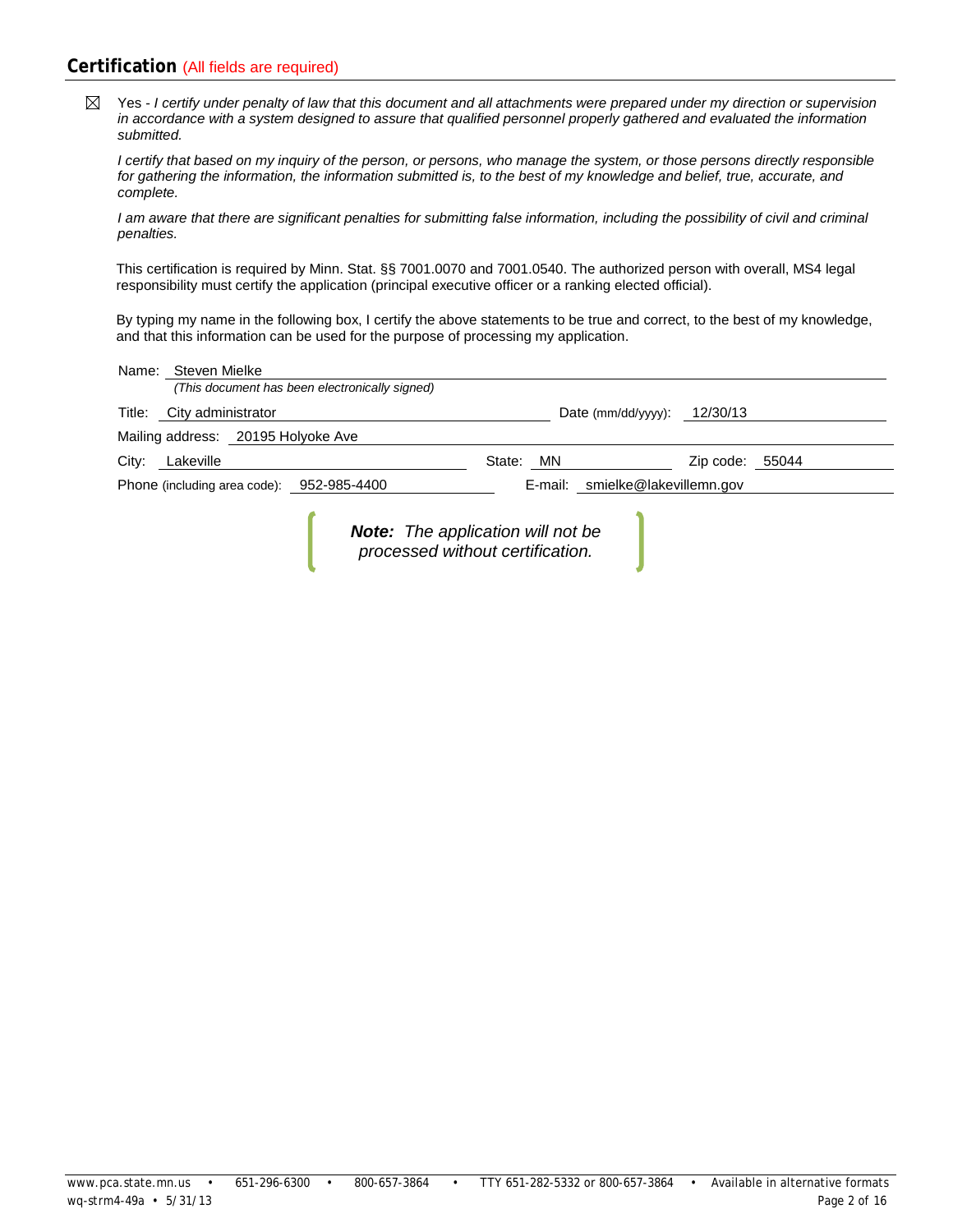## **I. Partnerships: (Part II.D.1)**

A. List the **regulated small MS4(s)** with which you have established a partnership in order to satisfy one or more requirements of this Permit. Indicate which Minimum Control Measure (MCM) requirements or other program components that each partnership helps to accomplish (List all that apply). Check the box below if you currently have no established partnerships with other regulated MS4s. If you have more than five partnerships, hit the tab key after the last line to generate a new row.

 $\boxtimes$  No partnerships with regulated small MS4s

| Name and description of partnership | <b>MCM/Other permit requirements involved</b> |
|-------------------------------------|-----------------------------------------------|
|                                     |                                               |
|                                     |                                               |
|                                     |                                               |
|                                     |                                               |
|                                     |                                               |

B. If you have additional information that you would like to communicate about your partnerships with other regulated small MS4(s), provide it in the space below, or include an attachment to the SWPPP Document, with the following file naming convention: *MS4NameHere\_Partnerships.*

Dakota County Soil and Water Conservation District - Blue Thumb (presentations, design classes, on-site meetings), various grant agreements to implement projects that promote better water quality and habitat protection/creation. Vermillion River Joint Powers Organization and Dept. of Natural Resources - various grant agreements to implement projects that promote water quality and habitat protection/creation.

# **II. Description of Regulatory Mechanisms: (Part II.D.2)**

#### **Illicit discharges**

A. Do you have a regulatory mechanism(s) that effectively prohibits non-stormwater discharges into your small MS4, except those non-stormwater discharges authorized under the Permit (Part III.D.3.b.)?  $\boxtimes$  Yes  $\Box$  No

#### 1. If **yes:**

a. Check which *type* of regulatory mechanism(s) your organization has (check all that apply):

| $\boxtimes$ Ordinance   | □ Contract language |
|-------------------------|---------------------|
| $\Box$ Policy/Standards | $\Box$ Permits      |
| Rules                   |                     |
| $\Box$ Other, explain:  |                     |

b. Provide either a direct link to the mechanism selected above or attach it as an electronic document to this form; or if your regulatory mechanism is either an Ordinance or a Rule, you may provide a citation:

Citation:

*City Code: Title 7 Public Ways and Property, Chapter 16 Stormwater Management, 7-16-3: STORMWATER AND URBAN RUNOFF CONTROL*

*City Code: Title 7 Public Ways and Property, Chapter 16 Stormwater Management, 7-16-2: DEFINITIONS*

Direct link:

*http://sterlingcodifiers.com/codebook/index.php?book\_id=&section\_id=758530*

http://sterlingcodifiers.com/codebook/index.php?book\_id=418&section\_id=758529

 $\Box$  Check here if attaching an electronic copy of your regulatory mechanism, with the following file naming convention: *MS4NameHere\_IDDEreg.*

2. If **no:**

Describe the tasks and corresponding schedules that will be taken to assure that, within 12 months of the date permit coverage is extended, this permit requirement is met: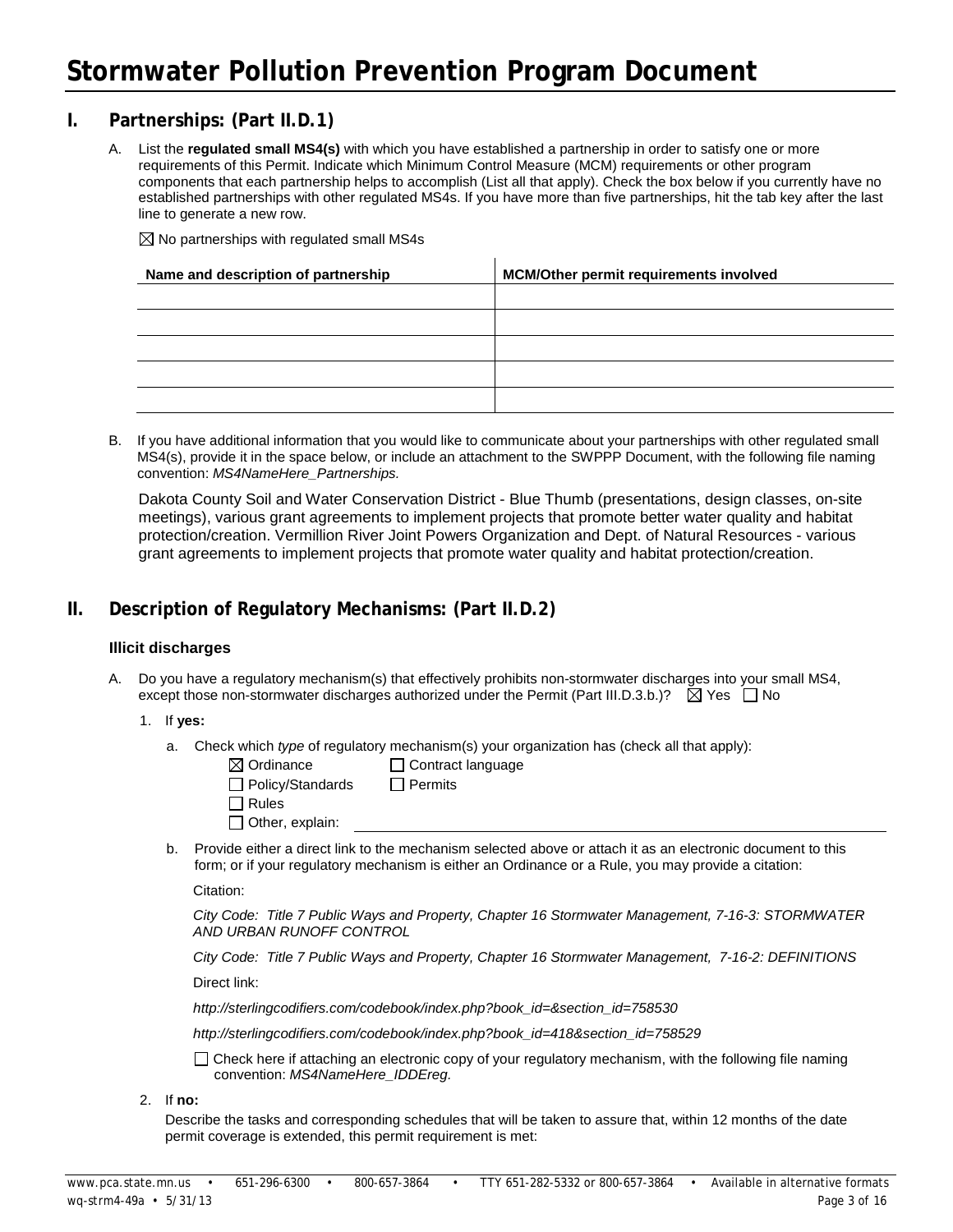#### **Construction site stormwater runoff control**

- A. Do you have a regulatory mechanism(s) that establishes requirements for erosion and sediment controls and waste controls?  $\boxtimes$  Yes  $\Box$  No
	- 1. If **yes:**
		- a. Check which *type* of regulatory mechanism(s) your organization has (check all that apply):
			- $\boxtimes$  Ordinance  $\Box$  Contract language  $\Box$  Policy/Standards  $\boxtimes$  Permits
			- $\Box$  Rules
- 
- 
- 
- 
- 
- $\Box$  Other, explain:
- b. Provide either a direct link to the mechanism selected above or attach it as an electronic document to this
	- form; or if your regulatory mechanism is either an Ordinance or a Rule, you may provide a citation:

Citation:

*City Code: Title 7 Public Ways and Property, Chapter 16 Stormwater Management, 7-16-3: STORMWATER AND URBAN RUNOFF CONTROL, D - Construction Site Requirements*

Direct link:

*http://sterlingcodifiers.com/codebook/index.php?book\_id=&section\_id=758530*

 $\Box$  Check here if attaching an electronic copy of your regulatory mechanism, with the following file naming convention: *MS4NameHere\_CSWreg.*

B. Is your regulatory mechanism at least as stringent as the MPCA general permit to Discharge Stormwater Associated with Construction Activity (as of the effective date of the MS4 Permit)?  $\boxtimes$  Yes  $\Box$  No

If you answered **yes** to the above question, proceed to C.

If you answered **no** to either of the above permit requirements listed in A. or B., describe the tasks and corresponding schedules that will be taken to assure that, within 12 months of the date permit coverage is extended, these permit requirements are met:

*The City's construction site stormwater runoff control requlatory mechnaism will be reviewed and updated to be at least as strigent as the MPCA CSW permit. This effort will completed within 12 months of the date permit coverage is extended.* 

C. Answer **yes** or **no** to indicate whether your regulatory mechanism(s) requires owners and operators of construction activity to develop site plans that incorporate the following erosion and sediment controls and waste controls as described in the Permit (Part III.D.4.a.(1)-(8)), and as listed below:

|    | Best Management Practices (BMPs) to minimize erosion.                                                                                                                | $\boxtimes$ Yes $\Box$ No |      |
|----|----------------------------------------------------------------------------------------------------------------------------------------------------------------------|---------------------------|------|
| 2. | BMPs to minimize the discharge of sediment and other pollutants.                                                                                                     | $\boxtimes$ Yes $\Box$ No |      |
| 3. | BMPs for dewatering activities.                                                                                                                                      | $\boxtimes$ Yes $\Box$ No |      |
|    | 4. Site inspections and records of rainfall events                                                                                                                   | $\boxtimes$ Yes $\Box$ No |      |
| 5. | <b>BMP</b> maintenance                                                                                                                                               | $\boxtimes$ Yes $\Box$ No |      |
| 6. | Management of solid and hazardous wastes on each project site.                                                                                                       | $\boxtimes$ Yes $\Box$ No |      |
|    | Final stabilization upon the completion of construction activity, including the use of perennial<br>vegetative cover on all exposed soils or other equivalent means. | $\boxtimes$ Yes $\Box$ No |      |
| 8. | Criteria for the use of temporary sediment basins.                                                                                                                   | $\boxtimes$ Yes           | l No |

If you answered **no** to any of the above permit requirements, describe the tasks and corresponding schedules that will be taken to assure that, within 12 months of the date permit coverage is extended, these permit requirements are met:

#### **Post-construction stormwater management**

- A. Do you have a regulatory mechanism(s) to address post-construction stormwater management activities?  $\boxtimes$  Yes  $\Box$  No
	- 1. If **yes:**
		- a. Check which *type* of regulatory mechanism(s) your organization has (check all that apply):
			- $\boxtimes$  Ordinance  $\Box$  Contract language  $\Box$  Policy/Standards  $\Box$  Permits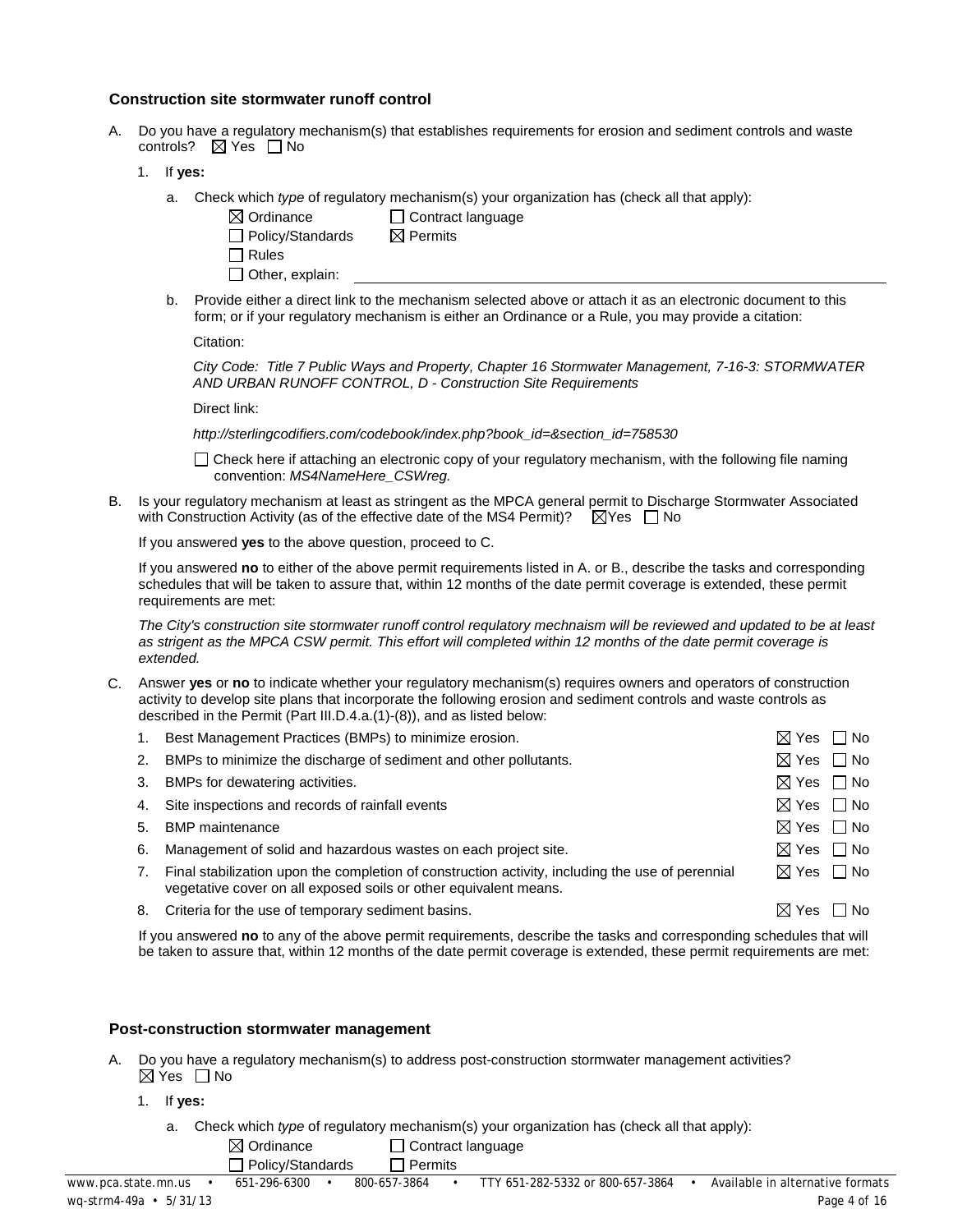b. Provide either a direct link to the mechanism selected above or attach it as an electronic document to this form; or if your regulatory mechanism is either an Ordinance or a Rule, you may provide a citation:

Citation:

*City Code: Title 10 - Subdivisions, Chapter 4: Design Standards, Section 10-4-6 Storm Drainage.*

Direct link:

*http://sterlingcodifiers.com/codebook/index.php?book\_id=418&section\_id=620465*

 $\Box$  Check here if attaching an electronic copy of your regulatory mechanism, with the following file naming convention: *MS4NameHere\_PostCSWreg.*

- B. Answer **yes** or **no** below to indicate whether you have a regulatory mechanism(s) in place that meets the following requirements as described in the Permit (Part III.D.5.a.):
	- 1. **Site plan review:** Requirements that owners and/or operators of construction activity submit site plans with post-construction stormwater management BMPs to the permittee for review and approval, prior to start of construction activity.  $\boxtimes$  Yes  $\Box$  No
	- 2. **Conditions for post construction stormwater management:** Requires the use of any combination of BMPs, with highest preference given to Green Infrastructure techniques and practices (e.g., infiltration, evapotranspiration, reuse/harvesting, conservation design, urban forestry, green roofs, etc.), necessary to meet the following conditions on the site of a construction activity to the Maximum Extent Practicable (MEP):
		- a. For new development projects no net increase from pre-project conditions (on an annual average basis) of:  $\Box$  Yes  $\boxtimes$  No
			- 1) Stormwater discharge volume, unless precluded by the stormwater management limitations in the Permit (Part III.D.5.a(3)(a)).
			- 2) Stormwater discharges of Total Suspended Solids (TSS).
			- 3) Stormwater discharges of Total Phosphorus (TP).
		- b. For redevelopment projects a net reduction from pre-project conditions (on an annual average basis) of:  $\Box$  Yes  $\boxtimes$  No
			- 1) Stormwater discharge volume, unless precluded by the stormwater management limitations in the Permit (Part III.D.5.a(3)(a)).
			- 2) Stormwater discharges of TSS.
			- 3) Stormwater discharges of TP.

#### 3. **Stormwater management limitations and exceptions:**

- a. Limitations
	- 1) Prohibit the use of infiltration techniques to achieve the conditions for post-construction stormwater management in the Permit (Part III.D.5.a(2)) when the infiltration structural stormwater BMP will receive discharges from, or be constructed in areas:  $\Box$  Yes  $\boxtimes$  No
		- a) Where industrial facilities are not authorized to infiltrate industrial stormwater under an NPDES/SDS Industrial Stormwater Permit issued by the MPCA.
		- b) Where vehicle fueling and maintenance occur.
		- c) With less than three (3) feet of separation distance from the bottom of the infiltration system to the elevation of the seasonally saturated soils or the top of bedrock.
		- d) Where high levels of contaminants in soil or groundwater will be mobilized by the infiltrating stormwater.
	- 2) Restrict the use of infiltration techniques to achieve the conditions for post-construction stormwater management in the Permit (Part III.D.5.a(2)), without higher engineering review, sufficient to provide a functioning treatment system and prevent adverse impacts to groundwater, when the infiltration device will be constructed in areas:  $\Box$  Yes  $\boxtimes$  No
		- a) With predominately Hydrologic Soil Group D (clay) soils.
		- b) Within 1,000 feet up-gradient, or 100 feet down-gradient of active karst features.
		- c) Within a Drinking Water Supply Management Area (DWSMA) as defined in Minn. R. 4720.5100, subp. 13.
		- d) Where soil infiltration rates are more than 8.3 inches per hour.
	- 3) For linear projects where the lack of right-of-way precludes the installation of volume control practices that meet the conditions for post-construction stormwater management in the Permit (Part III.D.5.a(2)), the permittee's regulatory mechanism(s) may allow exceptions as described in the Permit (Part III.D.5.a(3)(b)). The permittee's regulatory  $\Box$  Yes  $\boxtimes$  No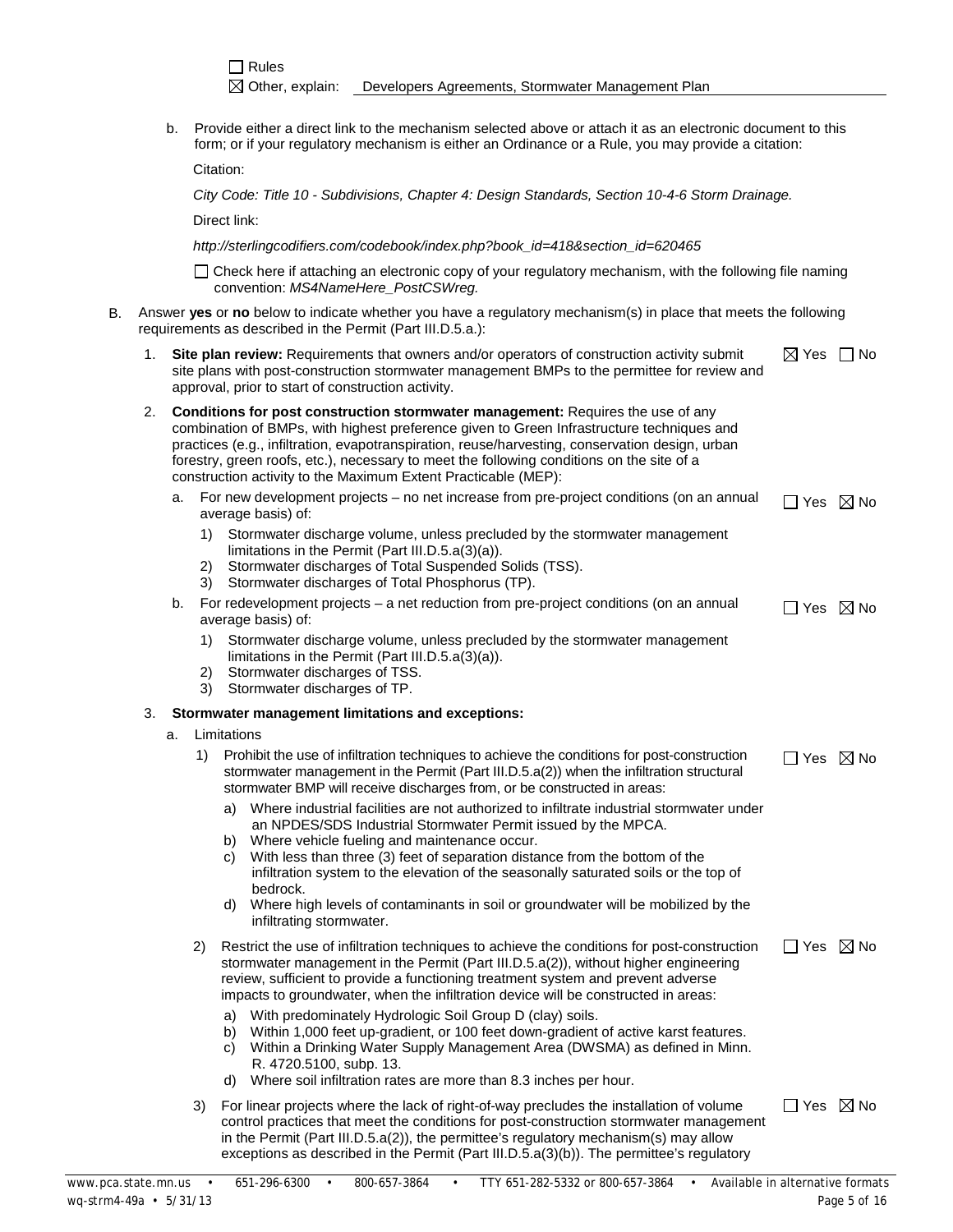mechanism(s) shall ensure that a reasonable attempt be made to obtain right-of-way during the project planning process.

| 4. |    |    | Mitigation provisions: The permittee's regulatory mechanism(s) shall ensure that any<br>stormwater discharges of TSS and/or TP not addressed on the site of the original construction<br>activity are addressed through mitigation and, at a minimum, shall ensure the following<br>requirements are met:                                                                                                                                                                                                                                                                                                                                                                                                                                         |                           |  |
|----|----|----|---------------------------------------------------------------------------------------------------------------------------------------------------------------------------------------------------------------------------------------------------------------------------------------------------------------------------------------------------------------------------------------------------------------------------------------------------------------------------------------------------------------------------------------------------------------------------------------------------------------------------------------------------------------------------------------------------------------------------------------------------|---------------------------|--|
|    | a. |    | Mitigation project areas are selected in the following order of preference:                                                                                                                                                                                                                                                                                                                                                                                                                                                                                                                                                                                                                                                                       | $\Box$ Yes $\boxtimes$ No |  |
|    |    | 1) | Locations that yield benefits to the same receiving water that receives runoff from the<br>original construction activity.                                                                                                                                                                                                                                                                                                                                                                                                                                                                                                                                                                                                                        |                           |  |
|    |    | 2) | Locations within the same Minnesota Department of Natural Resource (DNR)<br>catchment area as the original construction activity.                                                                                                                                                                                                                                                                                                                                                                                                                                                                                                                                                                                                                 |                           |  |
|    |    | 3) | Locations in the next adjacent DNR catchment area up-stream                                                                                                                                                                                                                                                                                                                                                                                                                                                                                                                                                                                                                                                                                       |                           |  |
|    |    | 4) | Locations anywhere within the permittee's jurisdiction.                                                                                                                                                                                                                                                                                                                                                                                                                                                                                                                                                                                                                                                                                           |                           |  |
|    | b. |    | Mitigation projects must involve the creation of new structural stormwater BMPs or the<br>retrofit of existing structural stormwater BMPs, or the use of a properly designed regional<br>structural stormwater BMP.                                                                                                                                                                                                                                                                                                                                                                                                                                                                                                                               | $\Box$ Yes $\boxtimes$ No |  |
|    | c. |    | Routine maintenance of structural stormwater BMPs already required by this permit cannot<br>be used to meet mitigation requirements of this part.                                                                                                                                                                                                                                                                                                                                                                                                                                                                                                                                                                                                 | $\Box$ Yes $\boxtimes$ No |  |
|    | d. |    | Mitigation projects shall be completed within 24 months after the start of the original<br>construction activity.                                                                                                                                                                                                                                                                                                                                                                                                                                                                                                                                                                                                                                 | $\Box$ Yes $\boxtimes$ No |  |
|    | е. |    | The permittee shall determine, and document, who will be responsible for long-term<br>maintenance on all mitigation projects of this part.                                                                                                                                                                                                                                                                                                                                                                                                                                                                                                                                                                                                        | $\boxtimes$ Yes $\Box$ No |  |
|    | f. |    | If the permittee receives payment from the owner and/or operator of a construction activity<br>for mitigation purposes in lieu of the owner or operator of that construction activity meeting<br>the conditions for post-construction stormwater management in Part III.D.5.a(2), the<br>permittee shall apply any such payment received to a public stormwater project, and all<br>projects must be in compliance with Part III.D.5.a(4)(a)-(e).                                                                                                                                                                                                                                                                                                 | $\Box$ Yes $\boxtimes$ No |  |
| 5. |    |    | Long-term maintenance of structural stormwater BMPs: The permittee's regulatory<br>mechanism(s) shall provide for the establishment of legal mechanisms between the permittee<br>and owners or operators responsible for the long-term maintenance of structural stormwater<br>BMPs not owned or operated by the permittee, that have been implemented to meet the<br>conditions for post-construction stormwater management in the Permit (Part III.D.5.a(2)). This<br>only includes structural stormwater BMPs constructed after the effective date of this permit and<br>that are directly connected to the permittee's MS4, and that are in the permittee's jurisdiction.<br>The legal mechanism shall include provisions that, at a minimum: |                           |  |
|    | a. |    | Allow the permittee to conduct inspections of structural stormwater BMPs not owned or<br>operated by the permittee, perform necessary maintenance, and assess costs for those<br>structural stormwater BMPs when the permittee determines that the owner and/or operator<br>of that structural stormwater BMP has not conducted maintenance.                                                                                                                                                                                                                                                                                                                                                                                                      | $\boxtimes$ Yes $\Box$ No |  |
|    | b. |    | Include conditions that are designed to preserve the permittee's right to ensure maintenance<br>responsibility, for structural stormwater BMPs not owned or operated by the permittee, when<br>those responsibilities are legally transferred to another party.                                                                                                                                                                                                                                                                                                                                                                                                                                                                                   | $\boxtimes$ Yes $\Box$ No |  |
|    | c. |    | Include conditions that are designed to protect/preserve structural stormwater BMPs and<br>site features that are implemented to comply with the Permit (Part III.D.5.a(2)). If site<br>configurations or structural stormwater BMPs change, causing decreased structural<br>stormwater BMP effectiveness, new or improved structural stormwater BMPs must be<br>implemented to ensure the conditions for post-construction stormwater management in the<br>Permit (Part III.D.5.a(2)) continue to be met.                                                                                                                                                                                                                                        | $\boxtimes$ Yes $\Box$ No |  |

If you answered **no** to any of the above permit requirements, describe the tasks and corresponding schedules that will be taken to assure that, within twelve (12) months of the date permit coverage is extended, these permit requirements are met:

*B.2.a, B.2.b. Amend current post-construction stormwater ordinance and City Design Standards, which includes goals for reducing post-development TSS and TP loading on an annual basis, to include volume-control and be more consistent with permit language for new and redevelopment sites. The Engineering Department will draft these amendments and they will be placed on the City Council's meeting agenda for approval within 12 months following the date permit coverage is extended.*

*B.3.a.1: The City will amend the ordinance and City Design Standards or agreement language, to include prohibiting the use of infiltration techniques for post-construction stormwater management as described in the Permit (PartIII.D.5.a(3)(a).1). The ordinance will be amended on the same schedule as the items in B.2.a and B.2.b.*

*B.3.a.2: The City will amend the ordinance and City Design Standards to include restricting the use of infiltration techniques for post-construction stormwater management as described in the Permit (PartIII.D.5.a(3)(a).2). This will*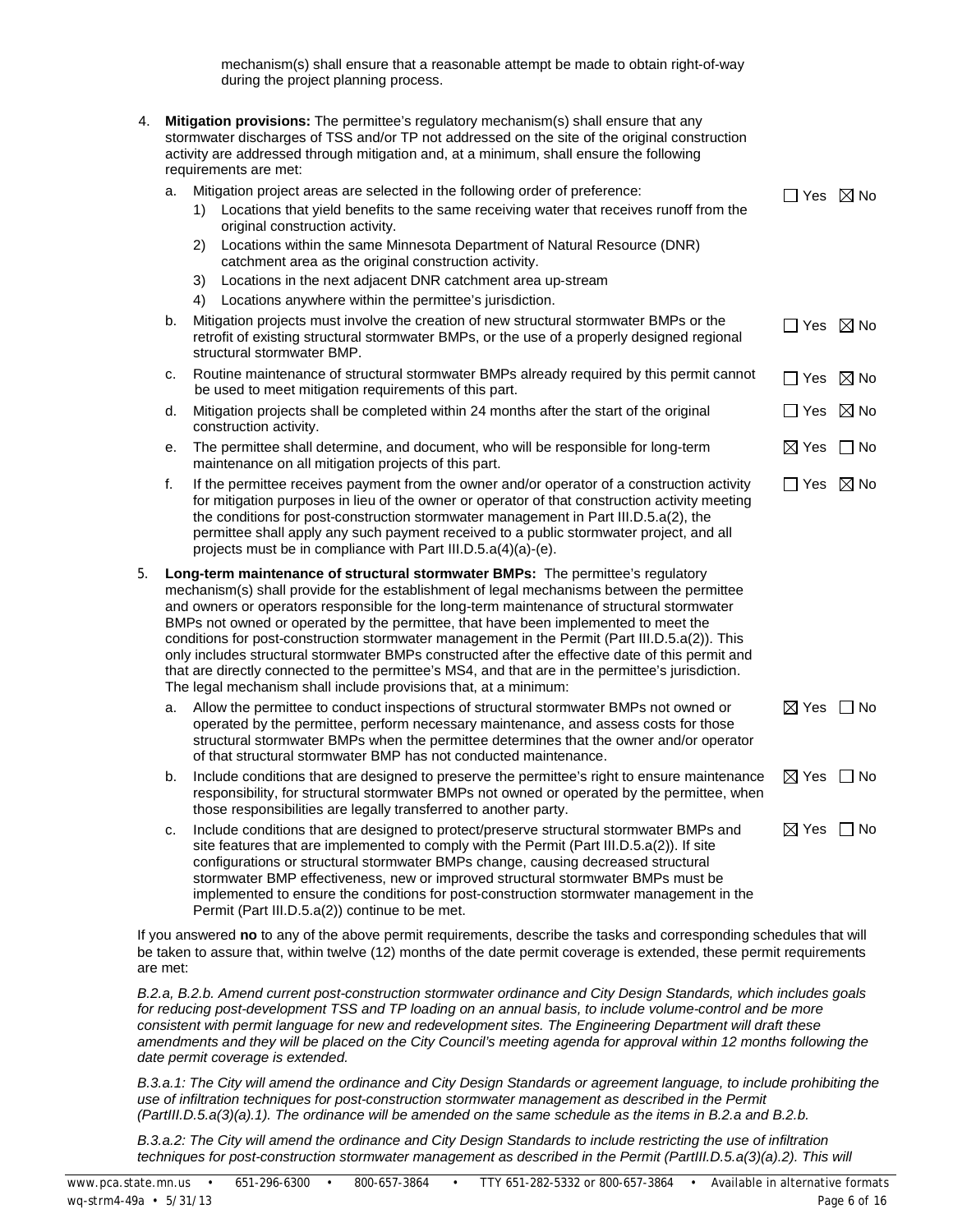*occur on the same schedule as the items above.*

*B.3.a.3: The City will amend the ordinance and City Design Standards to include the exceptions for linear projects as described in the Permit (PartIII.D.5.a(3)(b)). This will occur on the same schedule as the items above.*

*B.4.a.: The City will amend the ordinance and City Design Standards to include order of preference for selecting mitigation project areas as described in the Permit (PartIII.D.5.a(4)(a)). This will occur on the same schedule as the items above.*

*B.4.b.: The City will amend the ordinance and City Design Standards to include requirements for the creation of mitigation projects as described in the Permit (PartIII.D.5.a(4)(b)). This will occur on the same schedule as the items above.*

*B.4.c.: The City will amend the ordinance and City Design Standards to include the restriction from using routine maintenance of structural BMPs to meet the requirements for mitigation projects as described in the Permit (PartIII.D.5.a(4)(c)). This will occur on the same schedule as the items above.*

*B.4.d.: The City will amend the ordinance and City Design Standards to include the requirement to complete mitigation projects within 24 months after the start of the original construction activity as described in the Permit (PartIII.D.5.a(4)(d)). This will occur on the same schedule as the items above.*

*B.4.f.: The City will amend the ordinance and City Design Standards to mandate that money received from an owner/operator of construction activity, in lieu of meeting the conditions for post-construction stormwater management, shall be used for a public stormwater project as described in the Permit (PartIII.D.5.a(4)(f)). This will occur on the same schedule as the items above.*

# **III. Enforcement Response Procedures (ERPs): (Part II.D.3)**

A. Do you have existing ERPs that satisfy the requirements of the Permit (Part III.B.)?  $\boxtimes$  Yes  $\Box$  No

- 1. If **yes**, attach them to this form as an electronic document, with the following file naming convention: *MS4NameHere\_ERPs.*
- 2. If **no**, describe the tasks and corresponding schedules that will be taken to assure that, with twelve (12) months of the date permit coverage is extended, these permit requirements are met:

#### B. Describe your ERPs:

*City Code: 1-4-1: GENERAL PENALTY:*

*The violation of any provision of this code is a misdemeanor and the violator shall be fined or penalized not more than the maximum levels established by the state of Minnesota for misdemeanor offenses1. (Ord. 329, sec. 2, 9-21-1987)*

#### *City Code: 7-15-9: PERMIT REQUIREMENT*

*A. Permit Required: Except as otherwise provided in this code, no person may excavate, place a utility service or obstruct any right of way without first registering and having obtained the appropriate right of way permit from the city to do so. The following permits may be required:*

*1. Excavation Permit: An excavation permit is required by a registrant to excavate that part of the right of way as specifically described in such permit and to hinder free and open passage over the specified portion of that right of way by placing facilities described therein, for the duration specified therein.*

*2. Obstruction Permit: An obstruction permit is required by a registrant to hinder free and open passage over the specified portion of that right of way by placing facilities described therein, for the duration specified therein. An obstruction permit is required for any obstruction in connection with the installation, relocation, operation or maintenance of a utility service.*

*B. Permit Extensions: No person may excavate, place a utility service or obstruct the right of way beyond the date or*  dates specified in the permit unless such person: 1) makes a supplementary application for another right of way permit *before the expiration of the initial permit, and 2) a new permit or permit extension is granted.*

*C. Delay Penalty: In accordance with Minnesota rule 7819.1000 subparagraph 3 and notwithstanding subsection B of*  this section, the city shall establish and impose a delay penalty for unreasonable delays in right of way excavation, *obstruction, patching or restoration. The delay penalty shall be established from time to time by city council resolution*  and shall include any delays or damages charged by the city's construction contractor and may include liquidated *damages consistent with the contract.*

*D. Permit Display: Permits issued under this chapter shall be conspicuously displayed or otherwise available at all times at the indicated work site and shall be available for inspection by the city. (Ord. 752, sec. 1, 12-15-2003)*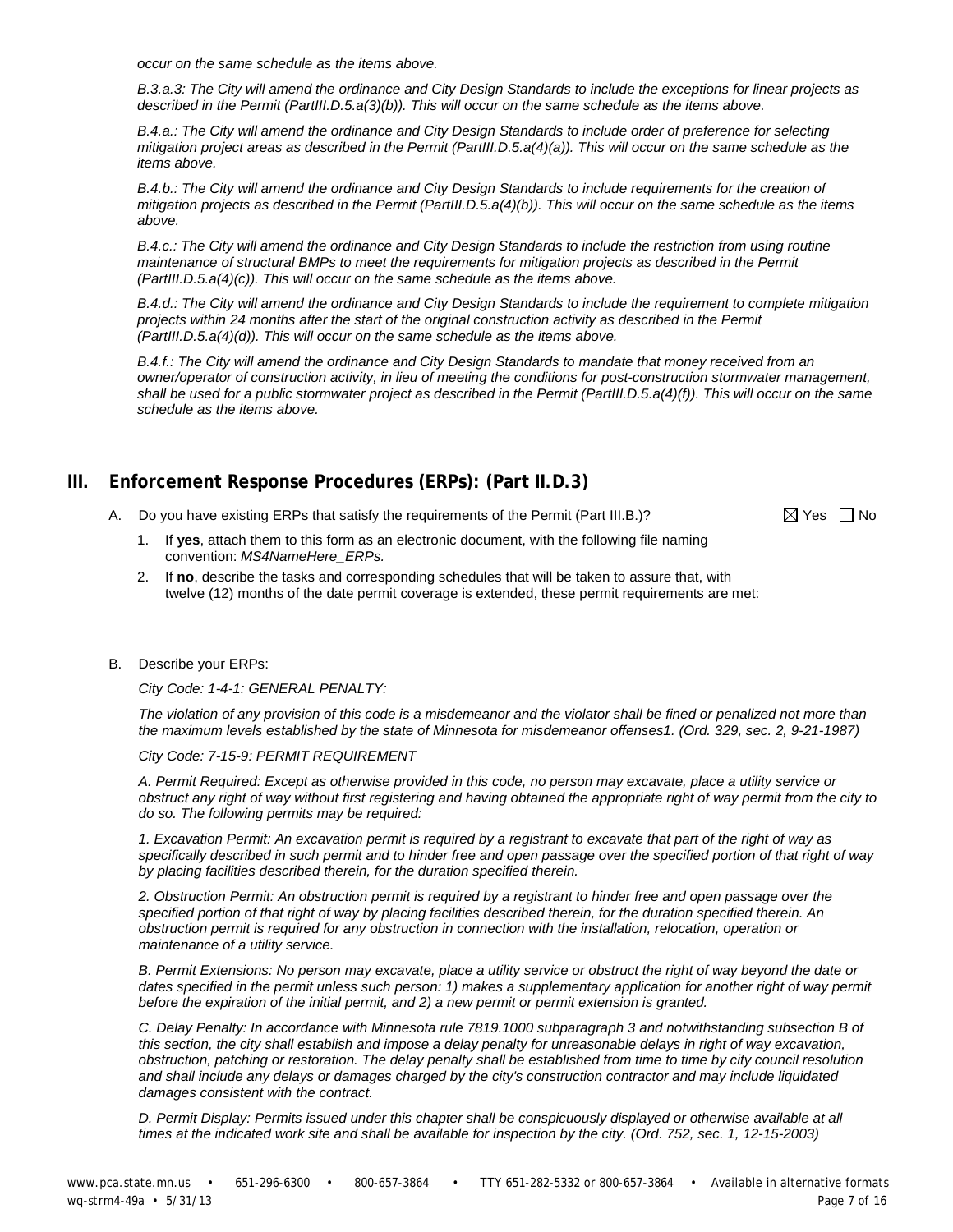# **IV. Storm Sewer System Map and Inventory: (Part II.D.4.)**

A. Describe how you manage your storm sewer system map and inventory:

*New developments are required to provide electronic as-built data in accordance with the GIS Information Requirements located in the City Design Standard. The City GIS specialist updates and maintains all of the City's GIS Information.*

B. Answer **yes** or **no** to indicate whether your storm sewer system map addresses the following requirements from the Permit (Part III.C.1.a-d), as listed below:

| The permittee's entire small MS4 as a goal, but at a minimum, all pipes 12 inches or greater in | ⊠ Yes □ No |  |
|-------------------------------------------------------------------------------------------------|------------|--|
| diameter, including stormwater flow direction in those pipes.                                   |            |  |
| 2. Outfalls, including a unique identification (ID) number assigned by the permittee, and an    | ⊠ Yes コNo  |  |

- associated geographic coordinate. 3. Structural stormwater BMPs that are part of the permittee's small MS4.  $\boxtimes$  Yes  $\Box$  No
	- 4. All receiving waters.  $\Box$  No

If you answered **no** to any of the above permit requirements, describe the tasks and corresponding schedules that will be taken to assure that, within 12 months of the date permit coverage is extended, these permit requirements are met:

| C. Answer yes or no to indicate whether you have completed the requirements of 2009 Minnesota Session Law, Ch. 172.     |
|-------------------------------------------------------------------------------------------------------------------------|
| Sec. 28: with the following inventories, according to the specifications of the Permit (Part III.C.2.a.-b.), including: |

| 1. All ponds within the permittee's jurisdiction that are constructed and operated for purposes of<br>water quality treatment, stormwater detention, and flood control, and that are used for the<br>collection of stormwater via constructed conveyances. | $\boxtimes$ Yes $\Box$ No |  |
|------------------------------------------------------------------------------------------------------------------------------------------------------------------------------------------------------------------------------------------------------------|---------------------------|--|
| the contract of the contract of the contract of the contract of the contract of the contract of the contract of                                                                                                                                            | .                         |  |

- 2. All wetlands and lakes, within the permittee's jurisdiction, that collect stormwater via constructed conveyances.  $\boxtimes$  Yes  $\Box$  No
- D. Answer **yes** or **no** to indicate whether you have completed the following information for each feature inventoried.

| 1. A unique identification (ID) number assigned by the permittee.                                                         | $\boxtimes$ Yes $\,\square\,$ No |  |
|---------------------------------------------------------------------------------------------------------------------------|----------------------------------|--|
| 2. A geographic coordinate.                                                                                               | $\boxtimes$ Yes $\;\;\Box$ No    |  |
| 3. Type of feature (e.g., pond, wetland, or lake). This may be determined by using best professional $\Box$ Yes $\Box$ No |                                  |  |
| judgment.                                                                                                                 |                                  |  |

If you have answered **yes** to all above requirements, and you have already submitted the Pond Inventory Form to the MPCA, then you do not need to resubmit the inventory form below.

If you answered **no** to any of the above permit requirements, describe the tasks and corresponding schedules that will be taken to assure that, within 12 months of the date permit coverage is extended, these permit requirements are met:

E. Answer yes or no to indicate if you are attaching your pond, wetland and lake inventory to the MPCA  $\Box$  Yes  $\boxtimes$  No on the form provided on the MPCA website at[: http://www.pca.state.mn.us/ms4](http://www.pca.state.mn.us/ms4) , according to the specifications of Permit (Part III.C.2.b.(1)-(3)). Attach with the following file naming convention: *MS4NameHere\_inventory*.

If you answered **no,** the inventory form must be submitted to the MPCA MS4 Permit Program within 12 months of the date permit coverage is extended.

# **V. Minimum Control Measures (MCMs) (Part II.D.5)**

## **A. MCM1: Public education and outreach**

1. The Permit requires that, within 12 months of the date permit coverage is extended, existing permittees revise their education and outreach program that focuses on illicit discharge recognition and reporting, as well as other specifically selected stormwater-related issue(s) of high priority to the permittee during this permit term. Describe your **current** educational program, including **any high-priority topics included**:

*The City is comprised of a mix of commercial business districts, new development, and established residential developments. Therefore the educational focus rotates through residential issues, construction activities, and illicit discharges around commercial business districts. Newsletter distributed to residents includes stormwater section discussing proper practices for activities such as fall yard practices and winter deicing.* 

2. List the categories of BMPs that address your public education and outreach program, including the distribution of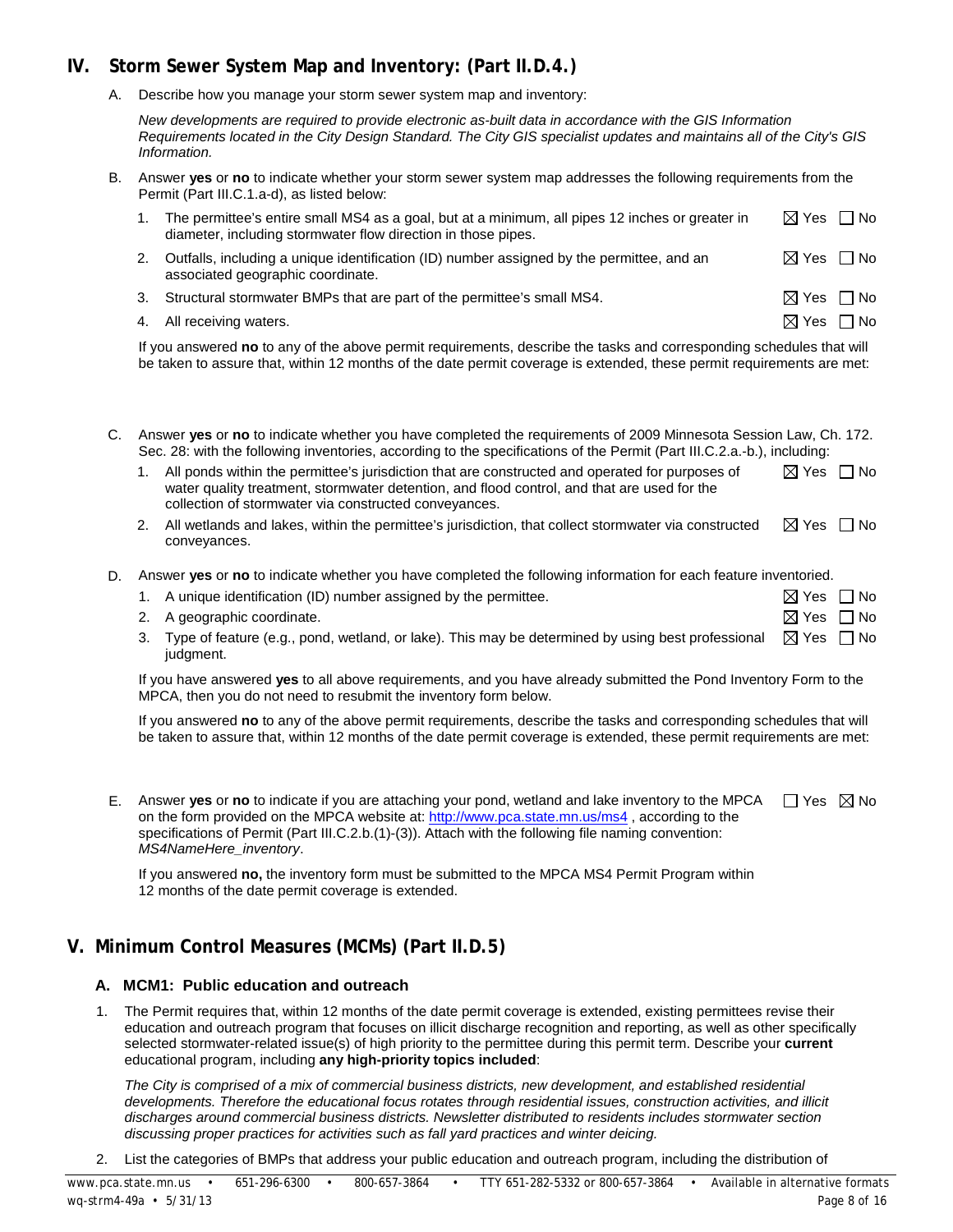educational materials and a program implementation plan. Use the first table for categories of BMPs that you have established and the second table for categories of BMPs that you plan to implement over the course of the permit term.

Include the measurable goals with appropriate timeframes that each BMP category will be implemented and completed. In addition, provide interim milestones and the frequency of action in which the permittee will implement and/or maintain the BMPs. Refer to the U.S. Environmental Protection Agency's (EPA) *Measurable Goals Guidance for Phase II Small MS4s* [\(http://www.epa.gov/npdes/pubs/measurablegoals.pdf\)](http://www.epa.gov/npdes/pubs/measurablegoals.pdf).

**If you have more than five categories**, hit the tab key after the last line to generate a new row.

| <b>Established BMP categories</b>                                | <b>Measurable goals and timeframes</b>                                                                                                                                                                                                                                                                                                                |
|------------------------------------------------------------------|-------------------------------------------------------------------------------------------------------------------------------------------------------------------------------------------------------------------------------------------------------------------------------------------------------------------------------------------------------|
| <b>Education Activity Implementation Plan</b>                    | Complete outline of education activity implementation program<br>and implementation schedule for the upcoming permit year.                                                                                                                                                                                                                            |
| Meeting with Building Contractors, Developers, and<br>Excavators | Hold meetings as needed to inform these professionals of<br>stormwater related issues as appropriate.                                                                                                                                                                                                                                                 |
| <b>Meetings with Educational Professionals</b>                   | Work with Dakota County Soil and Water Conservation District<br>and City Staff to make effective use of stormwater education<br>programs as appropriate.                                                                                                                                                                                              |
| City Staff Meetings                                              | Provide a presentation at City Department meetings to generate<br>Staff awareness of SWPPP regulations and to develop projects<br>with appropriate BMPs applied.                                                                                                                                                                                      |
| Newsletter                                                       | Published stormwater pollution prevention related article in the<br>Newsletter to spread awareness of stormwater related issues.                                                                                                                                                                                                                      |
| <b>BMP</b> categories to be implemented                          | <b>Measurable goals and timeframes</b>                                                                                                                                                                                                                                                                                                                |
| Citizen Survey                                                   | Send out an on-line survey in a random sample of mailings.<br>They survey will gauge each selected household's practices<br>related to the topic that will be featured in the following fall's<br>brochure. This will help the City understand what topics are<br>important to the City. Implementation to be within the next 5 year<br>permit cycle. |
|                                                                  |                                                                                                                                                                                                                                                                                                                                                       |

3. Provide the name or the position title of the individual(s) who is responsible for implementing and/or coordinating this MCM:

*Environmental Resource Specialist*

#### **B. MCM2: Public participation and involvement**

1. The Permit (Part III.D.2.a.) requires that, within 12 months of the date permit coverage is extended, existing permittees shall revise their current program, as necessary, and continue to implement a public participation/involvement program to solicit public input on the SWPPP. Describe your current program:

*An opportunity to hear comments on the SWPPP is provided each year during an annual meeting or opportunity.*

2. List the categories of BMPs that address your public participation/involvement program, including solicitation and documentation of public input on the SWPPP. Use the first table for categories of BMPs that you have established and the second table for categories of BMPs that you plan to implement over the course of the permit term.

Include the measurable goals with appropriate timeframes that each BMP category will be implemented and completed. In addition, provide interim milestones and the frequency of action in which the permittee will implement and/or maintain the BMPs. Refer to the EPA's *Measurable Goals Guidance for Phase II Small MS4s* [\(http://www.epa.gov/npdes/pubs/measurablegoals.pdf\)](http://www.epa.gov/npdes/pubs/measurablegoals.pdf). **If you have more than five categories**, hit the tab key after the last line to generate a new row.

| <b>Established BMP categories</b>           | Measurable goals and timeframes                                                                                                                  |
|---------------------------------------------|--------------------------------------------------------------------------------------------------------------------------------------------------|
| Follow applicable public notice requirement | Provide public notice of meeting to provide input on the SWPPP<br>in accordance with City public hearing notification requirements.              |
| <b>Annual Meeting</b>                       | Hold annual public meeting combined with City Meeting or other<br>public participation/involvement event to solicit public input on<br>the SWPPP |
|                                             |                                                                                                                                                  |

| <b>BMP categories to be implemented</b>                            |  | <b>Measurable goals and timeframes</b>                                            |  |  |  |
|--------------------------------------------------------------------|--|-----------------------------------------------------------------------------------|--|--|--|
| Community Reporting Options and Documentation<br><b>Procedures</b> |  |                                                                                   |  |  |  |
| 800-657-3864<br>www.pca.state.mn.us<br>651-296-6300                |  | Available in alternative formats<br>TTY 651-282-5332 or 800-657-3864<br>$\bullet$ |  |  |  |
| wg-strm4-49a • 5/31/13                                             |  | Page 9 of 16                                                                      |  |  |  |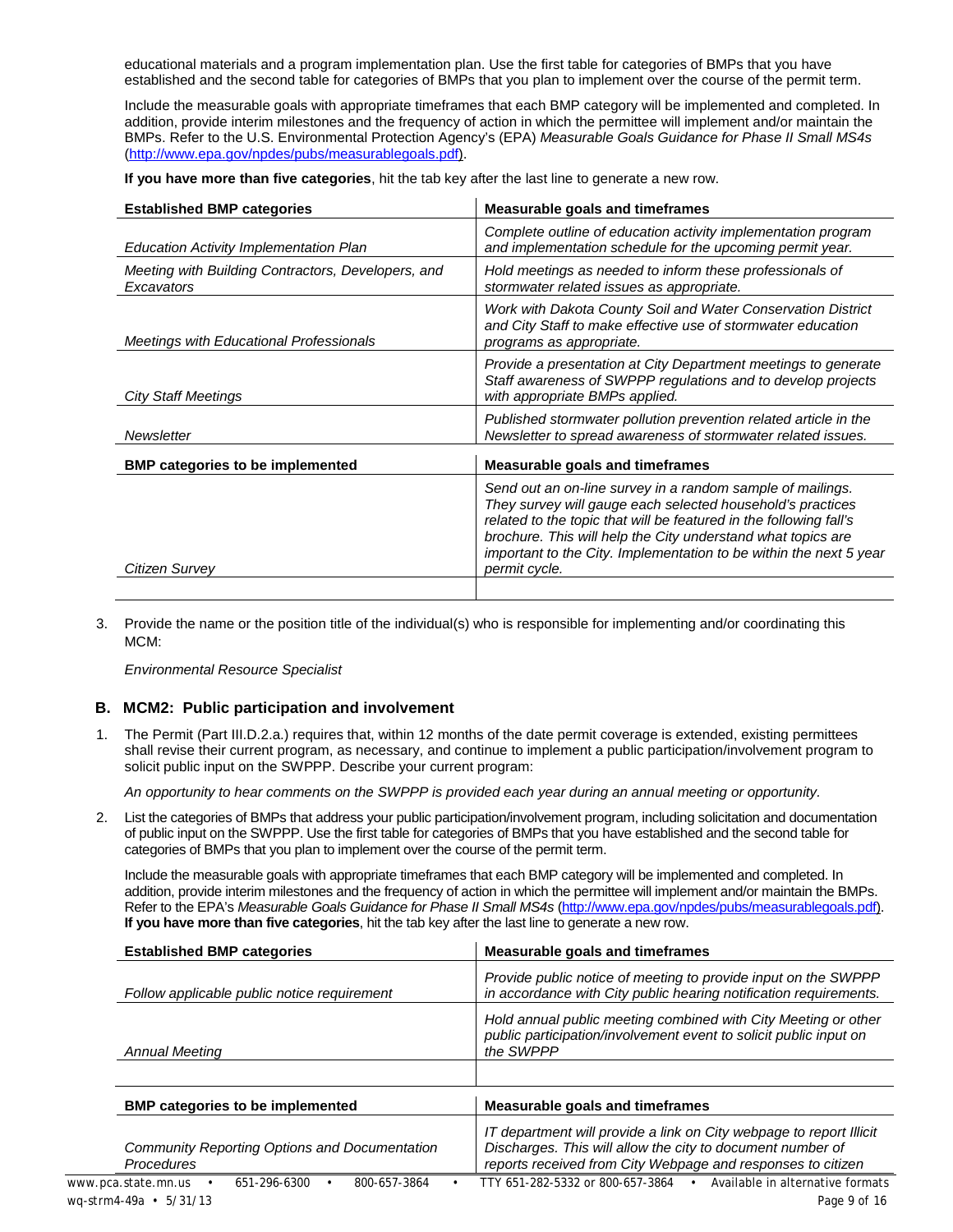3. Do you have a process for receiving and documenting citizen input?  $\boxtimes$  Yes  $\Box$  No

If you answered **no** to the above permit requirement, describe the tasks and corresponding schedules that will be taken to assure that, within 12 months of the date permit coverage is extended, this permit requirement is met:

*B.3. The City will expand written procedures for receiving, documenting and storing citizen input as described in the permit (Part III.C.2.b). Procedures will be in place within 12 months following the date permit coverage is extended.*

4. Provide the name or the position title of the individual(s) who is responsible for implementing and/or coordinating this MCM:

*Environmental Resource Specialist*

#### **C. MCM 3: Illicit discharge detection and elimination**

1. The Permit (Part III.D.3.) requires that, within 12 months of the date permit coverage is extended, existing permittees revise their current program as necessary, and continue to implement and enforce a program to detect and eliminate illicit discharges into the small MS4. Describe your current program:

*The City has an ordinance that prohibits illicit discharges and connections. City Staff and public works employees are trained to look for any signs of an illicit discharge while on the job. City ordinance describes actions the City can take after an illicit discharge has been identified.*

2. Does your Illicit Discharge Detection and Elimination Program meet the following requirements, as found in the Permit (Part III.D.3.c.-g.)?

| a. | Incorporation of illicit discharge detection into all inspection and maintenance activities conducted<br>under the Permit (Part III.D.6.e.-f.)Where feasible, illicit discharge inspections shall be conducted<br>during dry-weather conditions (e.g., periods of 72 or more hours of no precipitation).                                                    | $\boxtimes$ Yes $\Box$ No |                    |
|----|-------------------------------------------------------------------------------------------------------------------------------------------------------------------------------------------------------------------------------------------------------------------------------------------------------------------------------------------------------------|---------------------------|--------------------|
| b. | Detecting and tracking the source of illicit discharges using visual inspections. The permittee may<br>also include use of mobile cameras, collecting and analyzing water samples, and/or other detailed<br>procedures that may be effective investigative tools.                                                                                           | $\boxtimes$ Yes           | l No               |
| C. | Training of all field staff, in accordance with the requirements of the Permit (Part III.D.6.g.(2)), in<br>illicit discharge recognition (including conditions which could cause illicit discharges), and<br>reporting illicit discharges for further investigation.                                                                                        | $\boxtimes$ Yes $\Box$ No |                    |
| d. | Identification of priority areas likely to have illicit discharges, including at a minimum, evaluating<br>land use associated with business/industrial activities, areas where illicit discharges have been<br>identified in the past, and areas with storage of large quantities of significant materials that could<br>result in an illicit discharge.    | $\Box$ Yes $\boxtimes$ No |                    |
| е. | Procedures for the timely response to known, suspected, and reported illicit discharges.                                                                                                                                                                                                                                                                    |                           | Yes $\boxtimes$ No |
| f. | Procedures for investigating, locating, and eliminating the source of illicit discharges.                                                                                                                                                                                                                                                                   | $\boxtimes$ Yes           | □ No               |
| g. | Procedures for responding to spills, including emergency response procedures to prevent spills from<br>entering the small MS4. The procedures shall also include the immediate notification of the<br>Minnesota Department of Public Safety Duty Officer, if the source of the illicit discharge is a spill or<br>leak as defined in Minn. Stat. § 115.061. | $\boxtimes$ Yes $\Box$ No |                    |
| h. | When the source of the illicit discharge is found, the permittee shall use the ERPs required by the<br>Permit (Part III.B.) to eliminate the illicit discharge and require any needed corrective action(s).                                                                                                                                                 | ⊠ Yes                     | l INo              |
|    |                                                                                                                                                                                                                                                                                                                                                             |                           |                    |

If you answered **no** to any of the above permit requirements, describe the tasks and corresponding schedules that will be taken to assure that, within 12 months of the date permit coverage is extended, these permit requirements are met:

*C.2.d,e. The City will incorporate procedures into the IDDE program for identifying priority areaa and timely response to known, suspected, and reported illicit discharges as described in the permit (Part III.D.3.g). Procedures will be in place within 12 months following the date permit coverage is extended.*

3. List the categories of BMPs that address your illicit discharge, detection and elimination program. Use the first table for categories of BMPs that you have established and the second table for categories of BMPs that you plan to implement over the course of the permit term.

Include the measurable goals with appropriate timeframes that each BMP category will be implemented and completed. In addition, provide interim milestones and the frequency of action in which the permittee will implement and/or maintain the BMPs. Refer to the EPA's *Measurable Goals Guidance for Phase II Small MS4s* [\(http://www.epa.gov/npdes/pubs/measurablegoals.pdf\)](http://www.epa.gov/npdes/pubs/measurablegoals.pdf).

**If you have more than five categories**, hit the tab key after the last line to generate a new row.

| <b>Established BMP categories</b>          |                            |  | Measurable goals and timeframes |  |                                                                                                                       |  |                                  |  |
|--------------------------------------------|----------------------------|--|---------------------------------|--|-----------------------------------------------------------------------------------------------------------------------|--|----------------------------------|--|
|                                            | Storm Sewer System Mapping |  |                                 |  | The City GIS storm sewer system map is updated as needed to<br>reflect changes made to system features such as ponds, |  |                                  |  |
| www.pca.state.mn.us                        | 651-296-6300               |  | 800-657-3864                    |  | TTY 651-282-5332 or 800-657-3864                                                                                      |  | Available in alternative formats |  |
| $wq\text{-}strm4\text{-}49a \cdot 5/31/13$ |                            |  |                                 |  |                                                                                                                       |  | Page 10 of 16                    |  |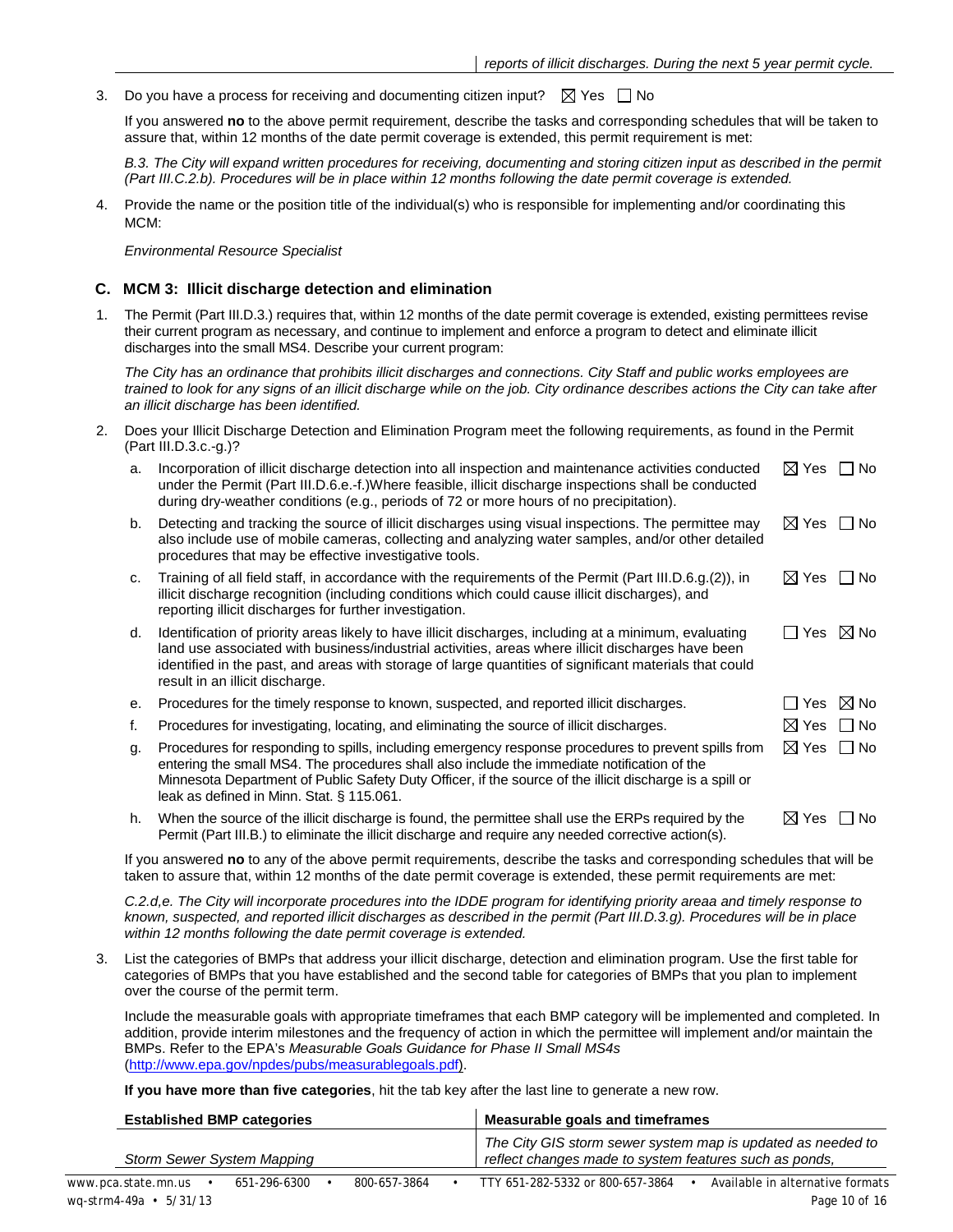|                                                                                        | streams, lakes, wetlands, structural pollution control device,<br>pipes, and outfalls. The existing City GIS Map will be updated<br>as required by Part III.C.1 within 12 months following the date<br>permit coverage is extended.                                |
|----------------------------------------------------------------------------------------|--------------------------------------------------------------------------------------------------------------------------------------------------------------------------------------------------------------------------------------------------------------------|
| Illicit Discharge Detection and Elimination (IDDE) and<br><b>Enforcement Ordinance</b> | The City developed an ordinance to prohibit non-stormwater<br>discharge into the stormwater system. The City will review the<br>ordinance yearly to ensure that it continues to meet the needs<br>of the City and legal requirements.                              |
|                                                                                        | Program to detect and eliminate illegal and/or improper<br>connections to storm sewer drainage system and receiving<br>waters by maintaining a list of existing illicit connection test<br>performed to date within the City.                                      |
|                                                                                        | Maintain a list of illicit connections test performed to date within<br>the City. Identify and prioritize future illicit connection<br>assessment sites, and conduct field testing of existing storm<br>sewer system lines                                         |
| Illicit Discharge Detection and Elimination (IDDE)<br>Program                          | After detection of illicit discharge the City will utilize proper<br>enforcement procedures and enforce the provisions of the City<br>ordinance pertaining to illegal discharges.                                                                                  |
| <b>Public &amp; Employee IDDE Information Program</b>                                  | Conduct educational seminar and distribute of educational<br>material annually to educate the Public and City Employees<br>about the hazards associated with illicit discharges.                                                                                   |
| <b>Identification of Non Stormwater Discharges &amp; Flows</b>                         | City employees are trained how to identify illicit discharges and<br>what corrective measures should be taken for those discharges<br>identified as being significant contributors of pollutants.                                                                  |
| <b>BMP categories to be implemented</b>                                                | <b>Measurable goals and timeframes</b>                                                                                                                                                                                                                             |
| <b>IDDE Program Updates</b>                                                            | Update written procedures for illicit discharge inspections,<br>investigations, and response actions. Develop a process to<br>document information as described in the Permit (Part III.3.h)<br>within 12 months following the date permit coverage is<br>extended |
| <b>Illicit Discharge Inspections</b>                                                   | Annually inspect locations identified as high-priority outfalls and<br>around high-risk establishments (fast food restaurants,<br>dumpster, car washes, mechanics, and oil changes.)                                                                               |
|                                                                                        |                                                                                                                                                                                                                                                                    |

4. Do you have procedures for record-keeping within your Illicit Discharge Detection and Elimination (IDDE) program as specified within the Permit (Part III.D.3.h.)?  $\Box$  Yes  $\boxtimes$  No

If you answered **no**, indicate how you will develop procedures for record-keeping of your Illicit Discharge, Detection and Elimination Program, within 12 months of the date permit coverage is extended:

*C.4., The City will develop written procedures for record-keeping. Those procedures will be developed within 12 months of permit coverage being granted.* 

5. Provide the name or the position title of the individual(s) who is responsible for implementing and/or coordinating this MCM:

*Public Works Director / Environmental Resources Manager* 

#### **D. MCM 4: Construction site stormwater runoff control**

1. The Permit (Part III.D.4) requires that, within 12 months of the date permit coverage is extended, existing permittees shall revise their current program, as necessary, and continue to implement and enforce a construction site stormwater runoff control program. Describe your current program:

*The City requires review of construction site erosion and sediment control (ESC) plans before projects begin, and work with contractors to ensure appropriate and correct use of erosion and sediment control BMPs on sites.* 

- 2. Does your program address the following BMPs for construction stormwater erosion and sediment control as required in the Permit (Part III.D.4.b.):
	- a. Have you established written procedures for site plan reviews that you conduct prior to the start of construction activity?  $\boxtimes$  Yes  $\Box$  No
	- b. Does the site plan review procedure include notification to owners and operators proposing construction activity that they need to apply for and obtain coverage under the MPCA's general permit to *Discharge Stormwater Associated with Construction Activity No. MN R100001*?  $\boxtimes$  Yes  $\Box$  No

c. Does your program include written procedures for receipt and consideration of reports of  $\Box$  Yes  $\boxtimes$  No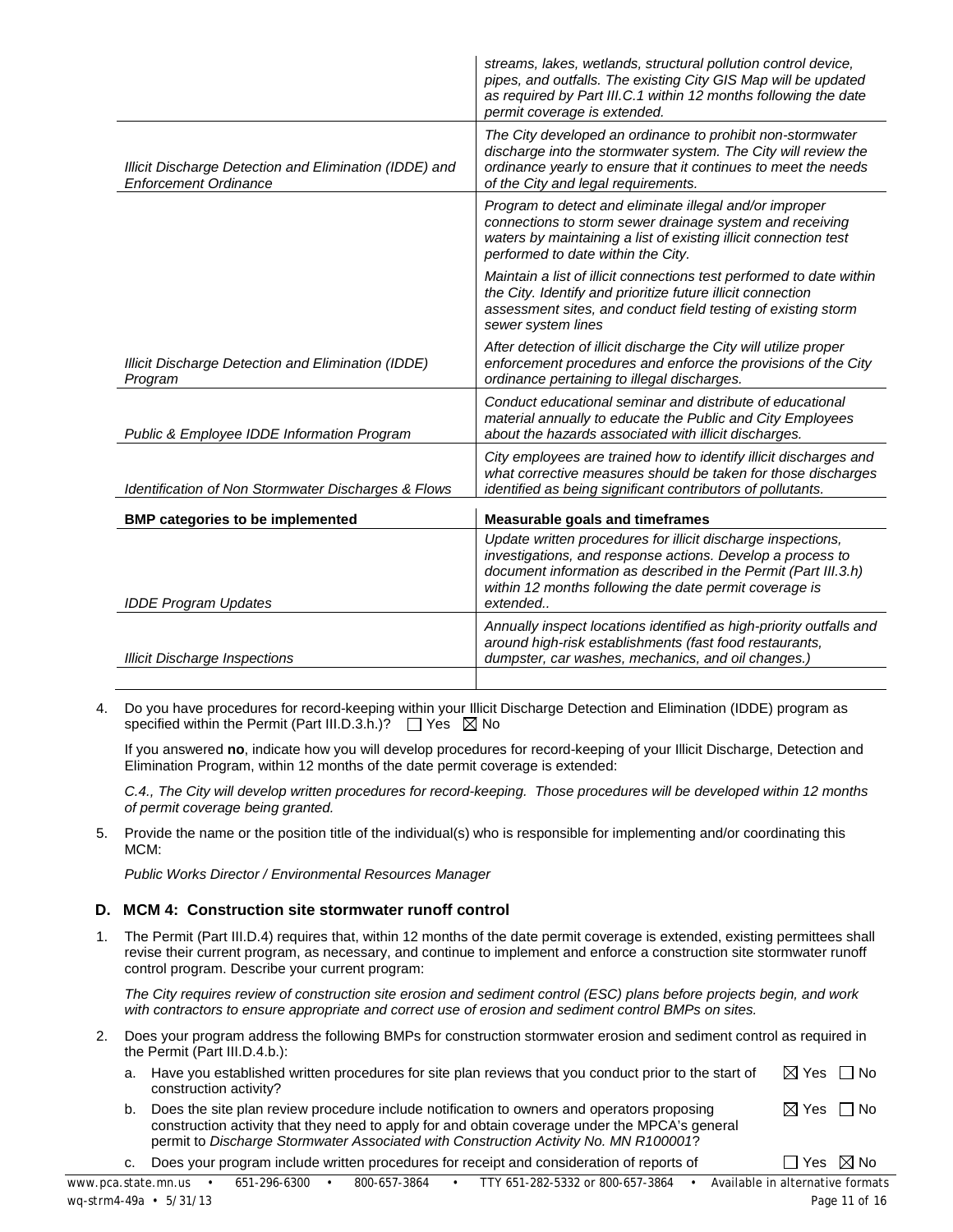noncompliance or other stormwater related information on construction activity submitted by the public to the permittee?

d. Have you included written procedures for the following aspects of site inspections to determine compliance with your regulatory mechanism(s):

|    |    | Does your program include procedures for identifying priority sites for inspection?                                                            | l Yes           | $\boxtimes$ No |
|----|----|------------------------------------------------------------------------------------------------------------------------------------------------|-----------------|----------------|
|    | 2) | Does your program identify a frequency at which you will conduct construction site<br>inspections?                                             | ∏ Yes           | $\boxtimes$ No |
|    | 3) | Does your program identify the names of individual(s) or position titles of those responsible for<br>conducting construction site inspections? | $\Box$ Yes      | $\boxtimes$ No |
|    | 4) | Does your program include a checklist or other written means to document construction site<br>inspections when determining compliance?         | ∣ I Yes         | $\boxtimes$ No |
| е. |    | Does your program document and retain construction project name, location, total acreage to be<br>disturbed, and owner/operator information?   | ⊠ Yes コNo       |                |
| f. |    | Does your program document stormwater-related comments and/or supporting information used to<br>determine project approval or denial?          | $\boxtimes$ Yes | $\Box$ No      |
| g. |    | Does your program retain construction site inspection checklists or other written materials used to                                            | ⊟ Yes           | $\boxtimes$ No |

document site inspections? If you answered **no** to any of the above permit requirements, describe the tasks and corresponding schedules that will be taken to assure that, within 12 months of the date permit coverage is extended, these permit requirements are met.

*D.2.c., The City will develop written procedures for receipt and consideration of reports of noncompliance or other stormwater related information on construction activity submitted by the public as described in the Permit (Part III.D.4.c). Procedures will be in place within 12 months following the date permit coverage is extended.*

*D.2.d., City will develop written procedures for conducting site ESC inspections as described in the Permit (Part III.D.4.d). Procedures will be in place within 12 months following the date permit coverage is extended.*

*D.2.g., City will develop written procedures for retaining documents of site ESC inspections as described in the Permit (Part III.D.4.d). Procedures will be in place within 12 months following the date permit coverage is extended.*

3. List the categories of BMPs that address your construction site stormwater runoff control program. Use the first table for categories of BMPs that you have established and the second table for categories of BMPs that you plan to implement over the course of the permit term.

Include the measurable goals with appropriate timeframes that each BMP category will be implemented and completed. In addition, provide interim milestones and the frequency of action in which the permittee will implement and/or maintain the BMPs. Refer to the EPA's *Measurable Goals Guidance for Phase II Small MS4s* [\(http://www.epa.gov/npdes/pubs/measurablegoals.pdf\)](http://www.epa.gov/npdes/pubs/measurablegoals.pdf). **If you have more than five categories**, hit the tab key after the last line to generate a new row.

| <b>Established BMP categories</b>                    | <b>Measurable goals and timeframes</b>                                                                                                                                                                             |
|------------------------------------------------------|--------------------------------------------------------------------------------------------------------------------------------------------------------------------------------------------------------------------|
| <b>Construction Site Stormwater Runoff Ordinance</b> | Update to meet changes in Construction General Permit within<br>12 months of MS4 Permit coverage being granted.                                                                                                    |
| <b>Construction Site Plan Review</b>                 | City Engineering Staff utilizes MPCA construction and sediment<br>control checklist from Appendix D of the Current SWPPP for<br>review of NPDES Erosion Control Permits submitted to the<br>department for review. |
| Erosion Protection Maintenance Memo to Builders      | An erosion control handout, which explains how to properly<br>install a silt fence and other erosion control BMPs is given to the<br>application when a building permit is picked up.                              |
| <b>BMP</b> categories to be implemented              | <b>Measurable goals and timeframes</b>                                                                                                                                                                             |
|                                                      | Update the City Grading, Building, and ROW permits and<br>Construction Site Stormwater Runoff ordinance to meet the new<br>permit requirements within 12 months following the date permit                          |
| Permit Update                                        | coverage is extended                                                                                                                                                                                               |
| <b>Prioritize Inspections</b>                        | Ensure at least 10% of inspections conducted annually are<br>performed at deemed high priority inspection sites (e.g., near<br>sensitive receiving waters, projects larger than 5 acres)                           |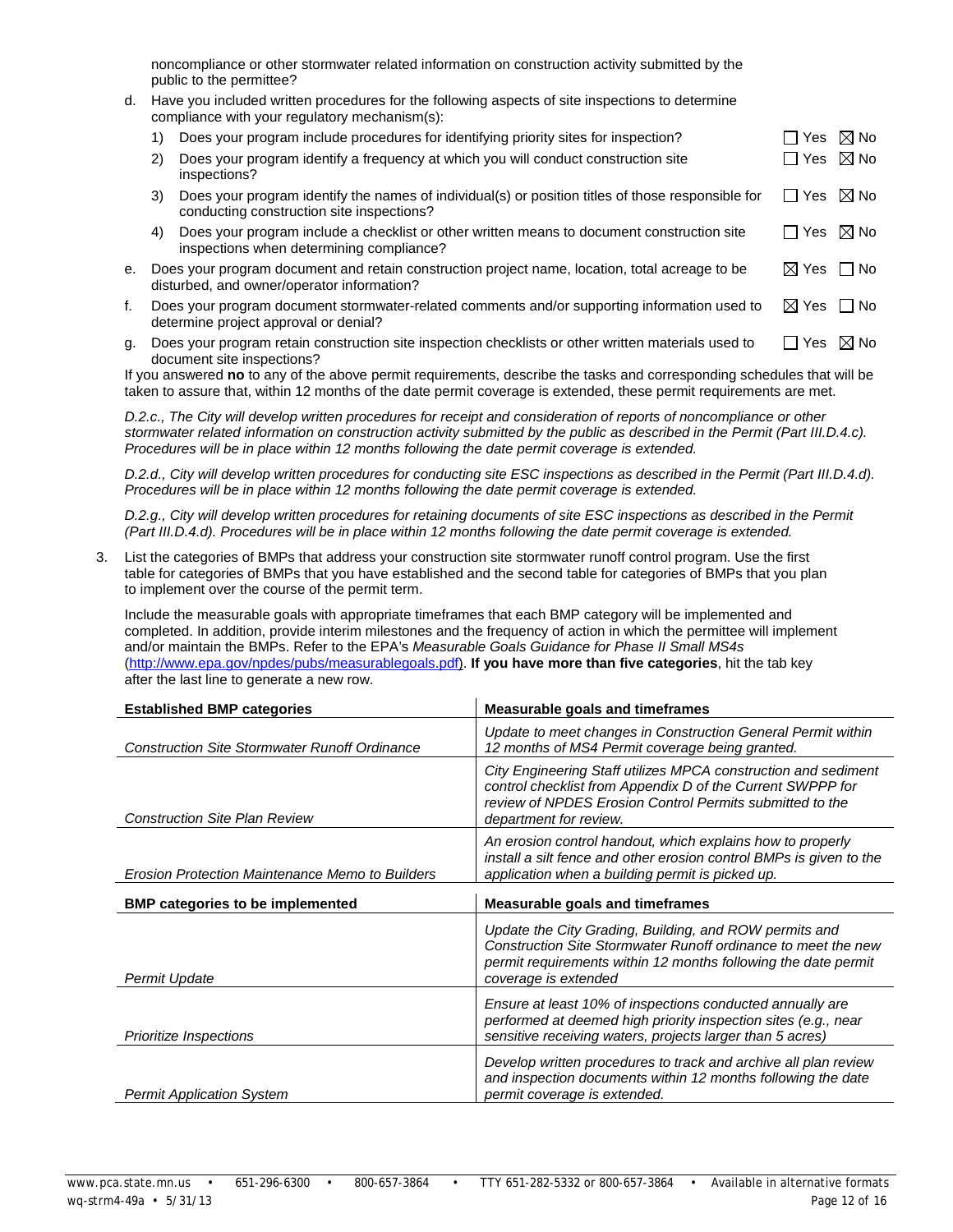4. Provide the name or the position title of the individual(s) who is responsible for implementing and/or coordinating this MCM:

*Environmental Resources Manager*

#### **E. MCM 5: Post-construction stormwater management**

1. The Permit (Part III.D.5.) requires that, within 12 months of the date permit coverage is extended, existing permittees shall revise their current program, as necessary, and continue to implement and enforce a post-construction stormwater management program. Describe your current program:

*The City has a post-construction sotrmwater management ordinace to require the utilization of BMPs for stormwater runoff from new and redevelopment projects, as well as to ensure the maintenance and operation of the stormwater BMPs.*

- 2. Have you established written procedures for site plan reviews that you will conduct prior to the start of construction activity?  $\Box$  Yes  $\boxtimes$  No
- 3. Answer **yes** or **no** to indicate whether you have the following listed procedures for documentation of post-construction stormwater management according to the specifications of Permit (Part III.D.5.c.):

| a. Any supporting documentation that you use to determine compliance with the Permit (Part             | $\Box$ Yes $\boxtimes$ No |  |
|--------------------------------------------------------------------------------------------------------|---------------------------|--|
| III.D.5.a), including the project name, location, owner and operator of the construction activity, any |                           |  |
| checklists used for conducting site plan reviews, and any calculations used to determine               |                           |  |
| compliance?                                                                                            |                           |  |

- b. All supporting documentation associated with mitigation projects that you authorize?  $\square$  Yes  $\boxtimes$  No
- c. Payments received and used in accordance with Permit (Part III.D.5.a.(4)(f))?  $\square$  Yes  $\boxtimes$  No
- d. All legal mechanisms drafted in accordance with the Permit (Part III.D.5.a.(5)), including date(s) of the agreement(s) and names of all responsible parties involved?  $\Box$  Yes  $\boxtimes$  No

If you answered **no** to any of the above permit requirements, describe the steps that will be taken to assure that, within 12 months of the date permit coverage is extended, these permit requirements are met.

*E. 2, The city will establish written procedurs for site plan reviews within 12 months of permit coverage being granted.*

*E.3., The City will develop written procedures for site plan reviews and documentation of post-construciton stomwater management as described in the Permit (Part III.D.5.c.). Procedures will be in place within 12 months following the date permit coverage is extended.*

4. List the categories of BMPs that address your post-construction stormwater management program. Use the first table for categories of BMPs that you have established and the second table for categories of BMPs that you plan to implement over the course of the permit term.

Include the measurable goals with appropriate timeframes that each BMP category will be implemented and completed. In addition, provide interim milestones and the frequency of action in which the permittee will implement and/or maintain the BMPs. Refer to the EPA's *Measurable Goals Guidance for Phase II Small MS4s* [\(http://www.epa.gov/npdes/pubs/measurablegoals.pdf\)](http://www.epa.gov/npdes/pubs/measurablegoals.pdf). **If you have more than five categories**, hit the tab key after the last line to generate a new row.

| <b>Established BMP categories</b>                                                    | <b>Measurable goals and timeframes</b>                                                                                                                                                                                                                                                                                       |  |  |  |
|--------------------------------------------------------------------------------------|------------------------------------------------------------------------------------------------------------------------------------------------------------------------------------------------------------------------------------------------------------------------------------------------------------------------------|--|--|--|
| Site Plan Review Program                                                             | As part of the City permit process, the City ensures that storm<br>water discharges will not adversely affect endangered species,<br>threatened species, historic places, and archeological sites.<br>Staff will continue to work with developers to insure that their<br>plans meet requirements for development proposals. |  |  |  |
|                                                                                      | Implement Stormwater retention/detention ponds as a BMP in<br>areas where it is appropriate                                                                                                                                                                                                                                  |  |  |  |
|                                                                                      | Developers are encouraged to use infiltration techniques when<br>possible.<br>Infiltration of the first 1.5 inches from impervious surfaces is<br>required within the South Creek Subwatershed.                                                                                                                              |  |  |  |
| Encourage the use of structural and non-structural                                   |                                                                                                                                                                                                                                                                                                                              |  |  |  |
| BMPs during review of new and redevelopment<br>projects                              | Possible implantation of sand and organic filters into plan<br>review process                                                                                                                                                                                                                                                |  |  |  |
| <b>Stabilization Seeding</b>                                                         | The City requires all exposed ground areas to be landscaped<br>with grass, shrubs, trees, or other living ornamental landscape<br>materials. When observed, the City documents violations of<br>seeding provisions and records types of enforcement actions<br>taken.                                                        |  |  |  |
| <b>Land Development Ordinance</b>                                                    | Completed ordinance including illicit discharges, erosion and                                                                                                                                                                                                                                                                |  |  |  |
| 651-296-6300<br>800-657-3864<br>www.pca.state.mn.us •<br>٠<br>wq-strm4-49a • 5/31/13 | TTY 651-282-5332 or 800-657-3864<br>Available in alternative formats<br>$\bullet$<br>Page 13 of 16                                                                                                                                                                                                                           |  |  |  |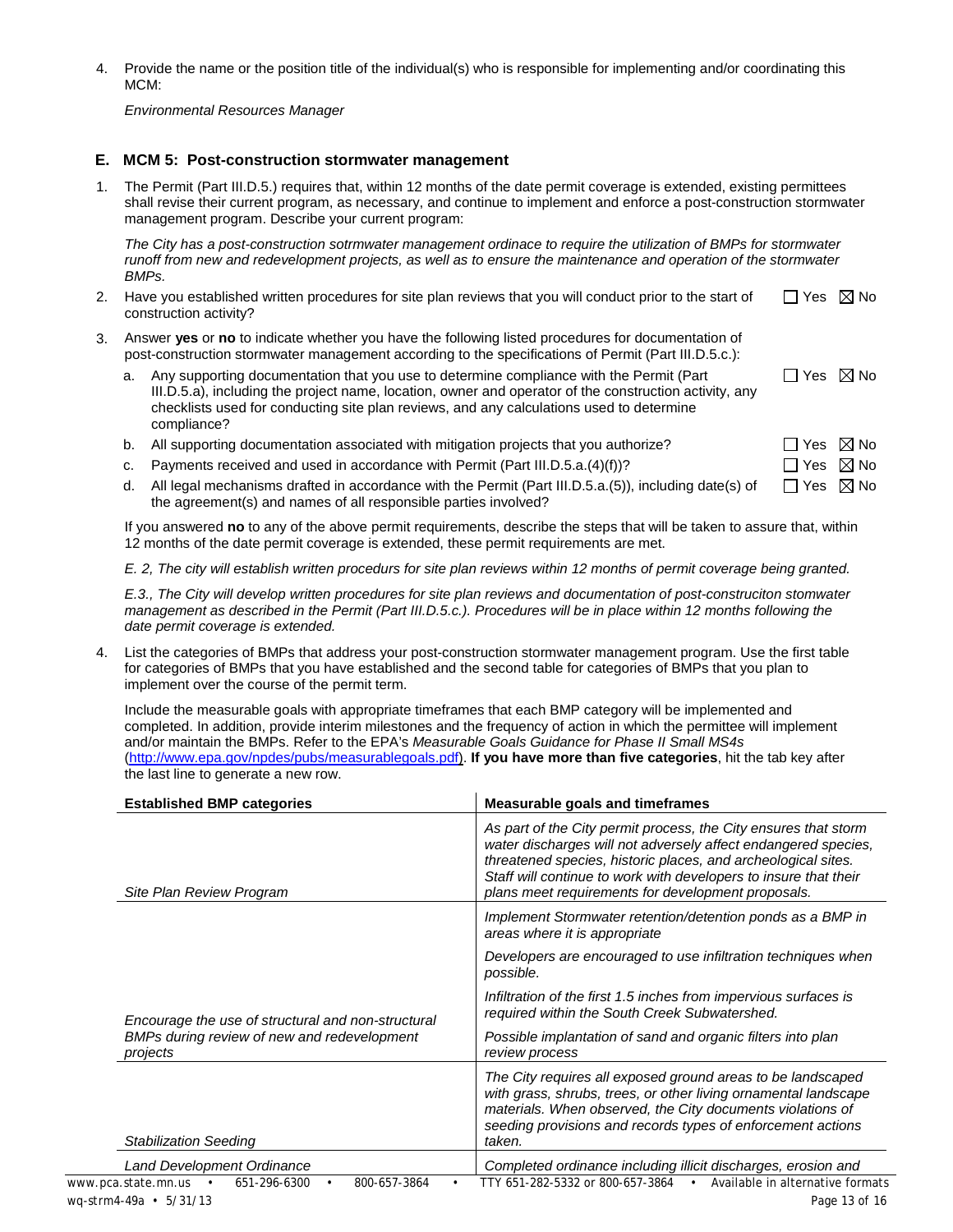|                                                  | sediment control at construction sites, and post construction<br>runoff from new development and redevelopment                                                                                                                              |
|--------------------------------------------------|---------------------------------------------------------------------------------------------------------------------------------------------------------------------------------------------------------------------------------------------|
| Stormwater Management Plan                       | Completed in 2008 by Barr Engineering                                                                                                                                                                                                       |
| <b>BMP categories to be implemented</b>          | Measurable goals and timeframes                                                                                                                                                                                                             |
| Update ordinance to meet new permit requirements | Complete Ordinance updates including illicit discharges,<br>erosion and sediment control at construction sites, and post<br>construction runoff from new development and redevelopment<br>Within 12 months of extension of permit coverage. |
| Develop Written Procedures for Site Plan Review  | Develop site plan review procedures that must be completed<br>prior to the start of construction activity within 12 months of<br>extension of permit coverage.                                                                              |
| Document Pertinent Project Information           | Maintain all related documents pertaining to each new or<br>redevelopment project in more user-friendly filing system for<br>better records management. Implement within 12 months.                                                         |

5. Provide the name or the position title of the individual(s) who is responsible for implementing and/or coordinating this MCM:

*City Engineer*

#### **F. MCM 6: Pollution prevention/good housekeeping for municipal operations**

1. The Permit (Part III.D.6.) requires that, within 12 months of the date permit coverage is extended, existing permittees shall revise their current program, as necessary, and continue to implement an operations and maintenance program that prevents or reduces the discharge of pollutants from the permittee owned/operated facilities and operations to the small MS4. Describe your current program:

*The City currently inspects its structural pollution control devices on an annual basis and inspects all of its outfalls, sediment basins and ponds every 5 years. The City inspects stockpiles, storage and material handling areas at the maintenance yard for potential discharges and maintenance of BMPs. The City is evaluating the use of road salt for winter road maintenance activities to reduce chlorides entering our water resources. The City sweeps streets a minimum of twice per year. Maintenance staff is trained annually on various topics related to pollution prevention during maintenance activities.*

- 2. Do you have a facilities inventory as outlined in the Permit (Part III.D.6.a.)?  $\boxtimes$  Yes  $\Box$  No
- 3. If you answered **no** to the above permit requirement in question 2, describe the tasks and corresponding schedules that will be taken to assure that, within 12 months of the date permit coverage is extended, this permit requirement is met:

*Facilities inventory will be updated within 12 months of permit coverage being extended.* 

4. List the categories of BMPs that address your pollution prevention/good housekeeping for municipal operations program. Use the first table for categories of BMPs that you have established and the second table for categories of BMPs that you plan to implement over the course of the permit term.

Include the measurable goals with appropriate timeframes that each BMP category will be implemented and completed. In addition, provide interim milestones and the frequency of action in which the permittee will implement and/or maintain the BMPs. For an explanation of measurable goals, refer to the EPA's *Measurable Goals Guidance for Phase II Small MS4s* [\(http://www.epa.gov/npdes/pubs/measurablegoals.pdf\)](http://www.epa.gov/npdes/pubs/measurablegoals.pdf).

**If you have more than five categories**, hit the tab key after the last line to generate a new row.

| <b>Established BMP categories</b>                   | Measurable goals and timeframes                                                                                                                                                                                  |  |  |  |
|-----------------------------------------------------|------------------------------------------------------------------------------------------------------------------------------------------------------------------------------------------------------------------|--|--|--|
| Park and Open Space Training Program                | Training focused on fertilizer application, pesticide/herbicide<br>application, and mowing discharge.                                                                                                            |  |  |  |
| Fleet and Building Maintenance Training Program     | Training focused on automotive maintenance program<br>(automotive inspections and washing), spill cleanup training,<br>hazardous materials training, building leak prevention and<br><i>inspection training.</i> |  |  |  |
| Stormwater Systems Maintenance Training Program     | Training focused on parking lot and street cleaning, storm drain<br>systems cleaning, road salt materials management                                                                                             |  |  |  |
| Parking Lots & Street Cleaning                      | Train employees and document number of times each street is<br>swept annual. Goal is 2 times per year.                                                                                                           |  |  |  |
| <b>Storm Drain Cleaning System</b>                  | Document Number of Sumps cleaned per year. Goal is 100% of                                                                                                                                                       |  |  |  |
| 651-296-6300<br>www.pca.state.mn.us<br>800-657-3864 | Available in alternative formats<br>TTY 651-282-5332 or 800-657-3864                                                                                                                                             |  |  |  |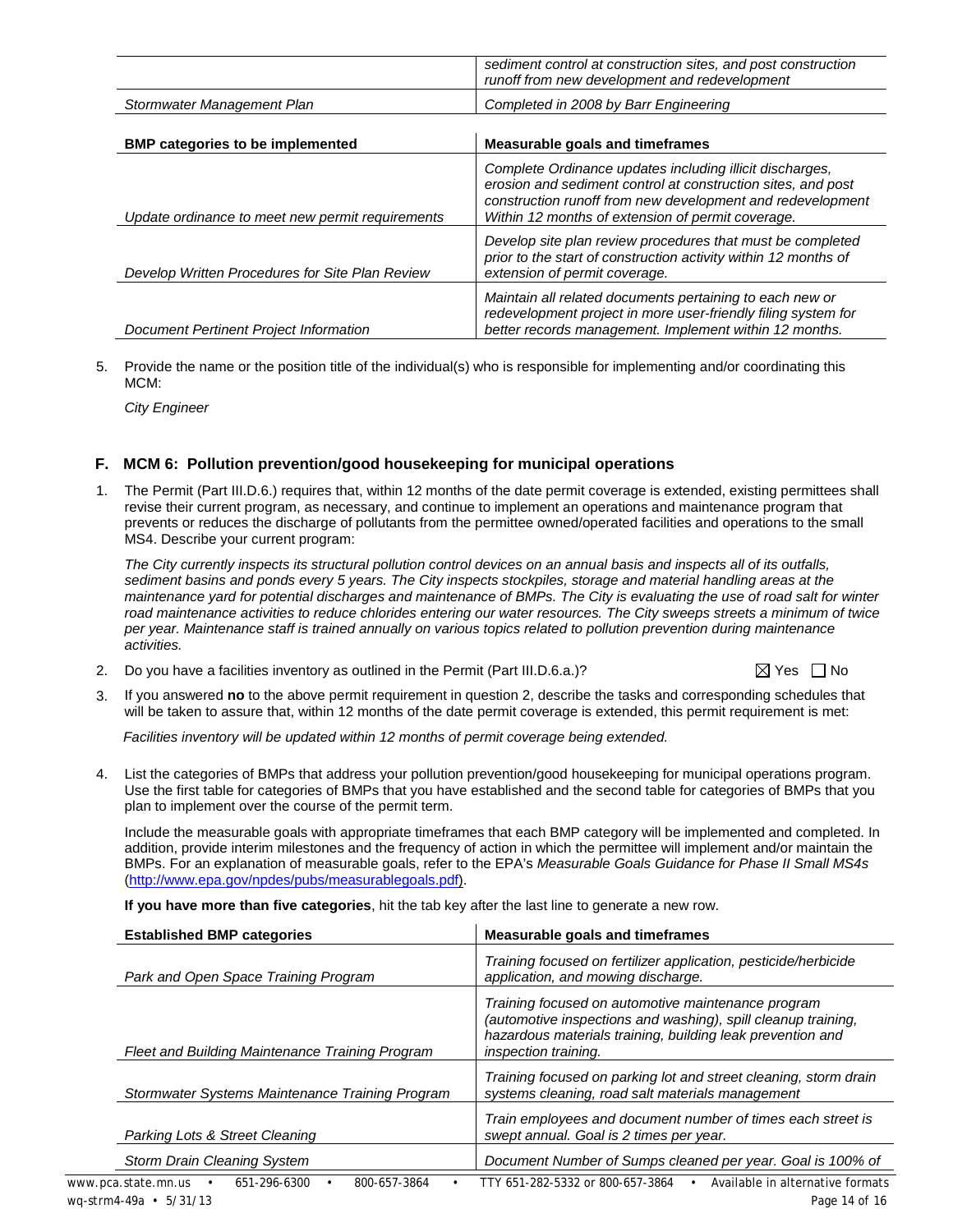|                                                                                                                                                                                                                                                                    |                                                                                                                                                                                                                                                                                                             |    |                                                                                                                                                                                                                                                                  | the City sumps per year.                                                                                                                                                                                                                                                                          |                           |           |  |  |  |
|--------------------------------------------------------------------------------------------------------------------------------------------------------------------------------------------------------------------------------------------------------------------|-------------------------------------------------------------------------------------------------------------------------------------------------------------------------------------------------------------------------------------------------------------------------------------------------------------|----|------------------------------------------------------------------------------------------------------------------------------------------------------------------------------------------------------------------------------------------------------------------|---------------------------------------------------------------------------------------------------------------------------------------------------------------------------------------------------------------------------------------------------------------------------------------------------|---------------------------|-----------|--|--|--|
|                                                                                                                                                                                                                                                                    | Road Salt Materials Management Program                                                                                                                                                                                                                                                                      |    |                                                                                                                                                                                                                                                                  | Document amount of salt applied each year and train employees<br>in road salt management and application rates annually.                                                                                                                                                                          |                           |           |  |  |  |
|                                                                                                                                                                                                                                                                    |                                                                                                                                                                                                                                                                                                             |    |                                                                                                                                                                                                                                                                  | Conduct one inspection of all City-owned ponds and outfalls<br>prior to expiration date of this permit                                                                                                                                                                                            |                           |           |  |  |  |
|                                                                                                                                                                                                                                                                    |                                                                                                                                                                                                                                                                                                             |    | <b>Storm Sewer Inspection Program</b>                                                                                                                                                                                                                            | Annual inspection of 100% of structural pollution control devices                                                                                                                                                                                                                                 |                           |           |  |  |  |
|                                                                                                                                                                                                                                                                    |                                                                                                                                                                                                                                                                                                             |    | <b>Evaluate Inspection Frequency</b>                                                                                                                                                                                                                             | Evaluate inspection records and determine if inspection<br>frequency needs to increase or decrease.                                                                                                                                                                                               |                           |           |  |  |  |
|                                                                                                                                                                                                                                                                    |                                                                                                                                                                                                                                                                                                             |    | <b>BMP categories to be implemented</b>                                                                                                                                                                                                                          | <b>Measurable goals and timeframes</b>                                                                                                                                                                                                                                                            |                           |           |  |  |  |
|                                                                                                                                                                                                                                                                    |                                                                                                                                                                                                                                                                                                             |    | Structural Stormwater BMP Maintenance Program                                                                                                                                                                                                                    | Based on storm sewer inspection findings determine if repair,<br>replacement, or maintenance measures are necessary to<br>ensure structures proper function and treatment effectiveness.<br>Document annually number or structures repaired or scheduled<br>for maintenance.                      |                           |           |  |  |  |
|                                                                                                                                                                                                                                                                    |                                                                                                                                                                                                                                                                                                             |    | Spill Prevention & Control Plans for Municipal Facilities                                                                                                                                                                                                        | Ensure that plans describing spill prevention and control<br>procedures are consistent among all departments. Conduct<br>annual spill prevention and response training sessions to all<br>municipal employees. Distribute education materials to each<br>municipal facility by the end of year 2. |                           |           |  |  |  |
|                                                                                                                                                                                                                                                                    |                                                                                                                                                                                                                                                                                                             |    | Maintenance Yard Inspections                                                                                                                                                                                                                                     | Once monthly and after greater than 1"rain events, perform<br>maintenance yard inspections utilizing a checklist for the<br>inspection. Develop checklist format that allows staff to compare<br>results to previous inspections                                                                  |                           |           |  |  |  |
|                                                                                                                                                                                                                                                                    | <b>Facility Inventory</b>                                                                                                                                                                                                                                                                                   |    |                                                                                                                                                                                                                                                                  | Update facilities inventory to include potential pollutants as each<br>site. Create a map of all identified facilities.                                                                                                                                                                           |                           |           |  |  |  |
|                                                                                                                                                                                                                                                                    | Pond Assessment Procedures & Schedule                                                                                                                                                                                                                                                                       |    |                                                                                                                                                                                                                                                                  | In year 1, develop procedures for determining TSS and TP<br>treatment effectiveness of city owned ponds use for treatment of<br>stormwater. Implement schedule in year 2-5                                                                                                                        |                           |           |  |  |  |
|                                                                                                                                                                                                                                                                    |                                                                                                                                                                                                                                                                                                             |    |                                                                                                                                                                                                                                                                  |                                                                                                                                                                                                                                                                                                   |                           |           |  |  |  |
| 5.                                                                                                                                                                                                                                                                 | a.                                                                                                                                                                                                                                                                                                          |    | Does discharge from your MS4 affect a Source Water Protection Area (Permit Part III.D.6.c.)?<br>If no, continue to 6.                                                                                                                                            |                                                                                                                                                                                                                                                                                                   | $\boxtimes$ Yes           | No.       |  |  |  |
|                                                                                                                                                                                                                                                                    | b.                                                                                                                                                                                                                                                                                                          |    | If yes, the Minnesota Department of Health (MDH) is in the process of mapping the<br>following items. Maps are available at<br>http://www.health.state.mn.us/divs/eh/water/swp/maps/index.htm. Is a map including the<br>following items available for your MS4: |                                                                                                                                                                                                                                                                                                   |                           |           |  |  |  |
|                                                                                                                                                                                                                                                                    |                                                                                                                                                                                                                                                                                                             | 1) | Wells and source waters for drinking water supply management areas identified as<br>vulnerable under Minn. R. 4720.5205, 4720.5210, and 4720.5330?                                                                                                               |                                                                                                                                                                                                                                                                                                   | $\Box$ Yes $\boxtimes$ No |           |  |  |  |
|                                                                                                                                                                                                                                                                    |                                                                                                                                                                                                                                                                                                             | 2) | Source water protection areas for surface intakes identified in the source water<br>assessments conducted by or for the Minnesota Department of Health under the federal<br>Safe Drinking Water Act, U.S.C. §§ 300j - 13?                                        |                                                                                                                                                                                                                                                                                                   | $\Box$ Yes $\boxtimes$ No |           |  |  |  |
|                                                                                                                                                                                                                                                                    | c.                                                                                                                                                                                                                                                                                                          |    | Have you developed and implemented BMPs to protect any of the above drinking water<br>sources?                                                                                                                                                                   |                                                                                                                                                                                                                                                                                                   | $\Box$ Yes $\boxtimes$ No |           |  |  |  |
| 6.                                                                                                                                                                                                                                                                 | $\Box$ Yes $\boxtimes$ No<br>Have you developed procedures and a schedule for the purpose of determining the TSS and<br>TP treatment effectiveness of all permittee owned/operated ponds constructed and used for the<br>collection and treatment of stormwater, according to the Permit (Part III.D.6.d.)? |    |                                                                                                                                                                                                                                                                  |                                                                                                                                                                                                                                                                                                   |                           |           |  |  |  |
| 7.                                                                                                                                                                                                                                                                 |                                                                                                                                                                                                                                                                                                             |    | Do you have inspection procedures that meet the requirements of the Permit (Part III.D.6.e.(1)-<br>(3)) for structural stormwater BMPs, ponds and outfalls, and stockpile, storage and material<br>handling areas?                                               |                                                                                                                                                                                                                                                                                                   | $\Box$ Yes $\boxtimes$ No |           |  |  |  |
| 8.                                                                                                                                                                                                                                                                 |                                                                                                                                                                                                                                                                                                             |    | Have you developed and implemented a stormwater management training program commensurate with each<br>employee's job duties that:                                                                                                                                |                                                                                                                                                                                                                                                                                                   |                           |           |  |  |  |
|                                                                                                                                                                                                                                                                    | a.                                                                                                                                                                                                                                                                                                          |    | Addresses the importance of protecting water quality?                                                                                                                                                                                                            |                                                                                                                                                                                                                                                                                                   | $\boxtimes$ Yes           | l INo     |  |  |  |
|                                                                                                                                                                                                                                                                    | b.                                                                                                                                                                                                                                                                                                          |    | Covers the requirements of the permit relevant to the duties of the employee?                                                                                                                                                                                    |                                                                                                                                                                                                                                                                                                   | $\boxtimes$ Yes           | $\Box$ No |  |  |  |
| $\Box$ Yes $\boxtimes$ No<br>Includes a schedule that establishes initial training for new and/or seasonal employees and<br>c.<br>recurring training intervals for existing employees to address changes in procedures,<br>practices, techniques, or requirements? |                                                                                                                                                                                                                                                                                                             |    |                                                                                                                                                                                                                                                                  |                                                                                                                                                                                                                                                                                                   |                           |           |  |  |  |

|  | 9. Do you keep documentation of inspections, maintenance, and training as required by the Permit $\Box$ Yes $\boxtimes$ No |  |  |  |  |
|--|----------------------------------------------------------------------------------------------------------------------------|--|--|--|--|
|  |                                                                                                                            |  |  |  |  |